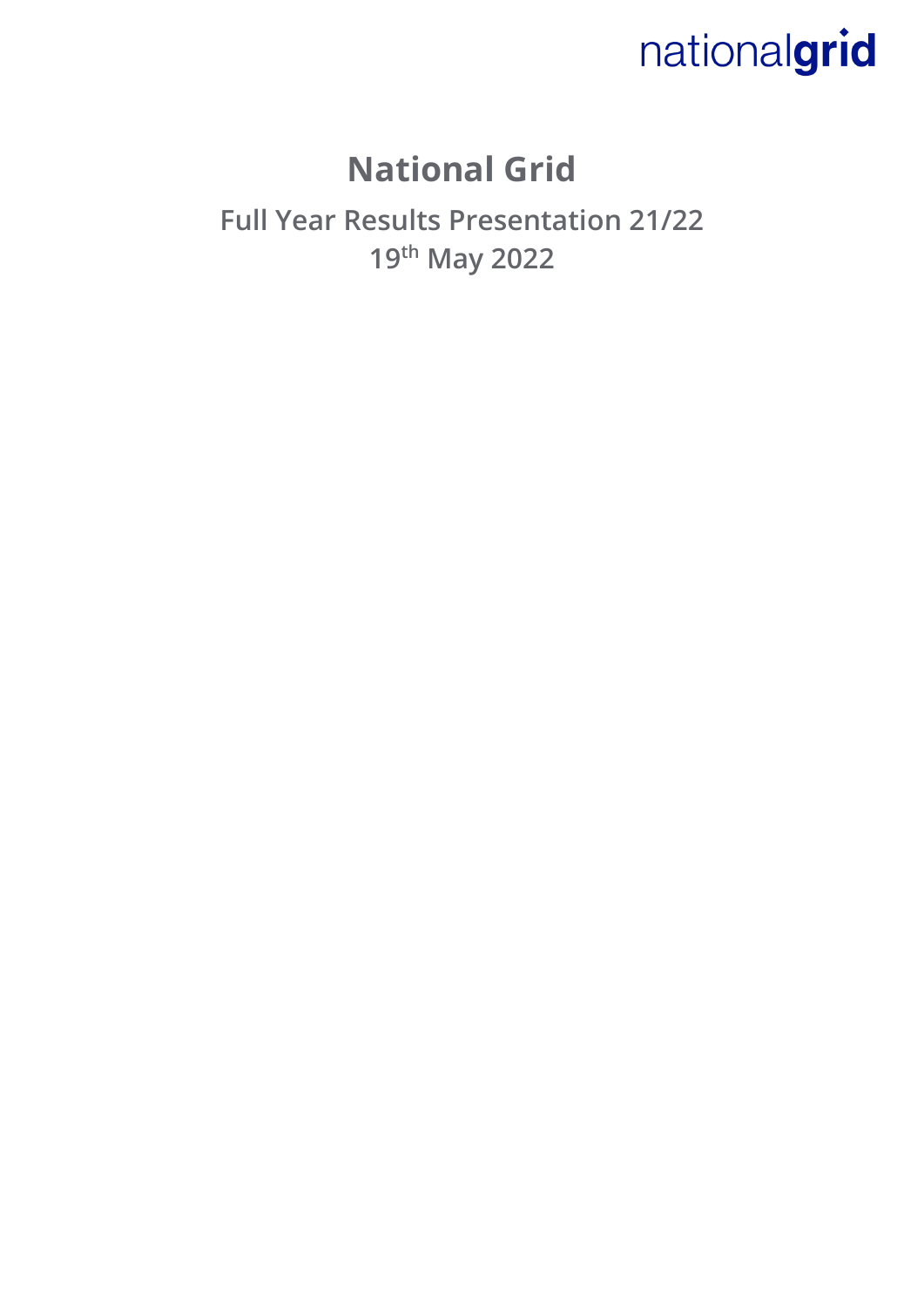#### **National Grid:**

**Nick Ashworth, Director of Investor Relations John Pettigrew, Chief Executive Officer Andy Agg, Chief Financial Officer** 

**Questions** 

**John Musk, RBC**

**Mark Freshney, Credit Suisse**

**Jenny Ping, Citi** 

**Chris Laybutt, Morgan Stanley**

**Deepa Venkateswaran, Bernstein**

**Dominic Nash, Barclays**

**Verity Mitchell, HSBC**

**Sam Arie, UBS**

**James Brand, Deutsche Bank** 

**Martin Young, Investec**

**Bartek Kubicki, Societe Generale**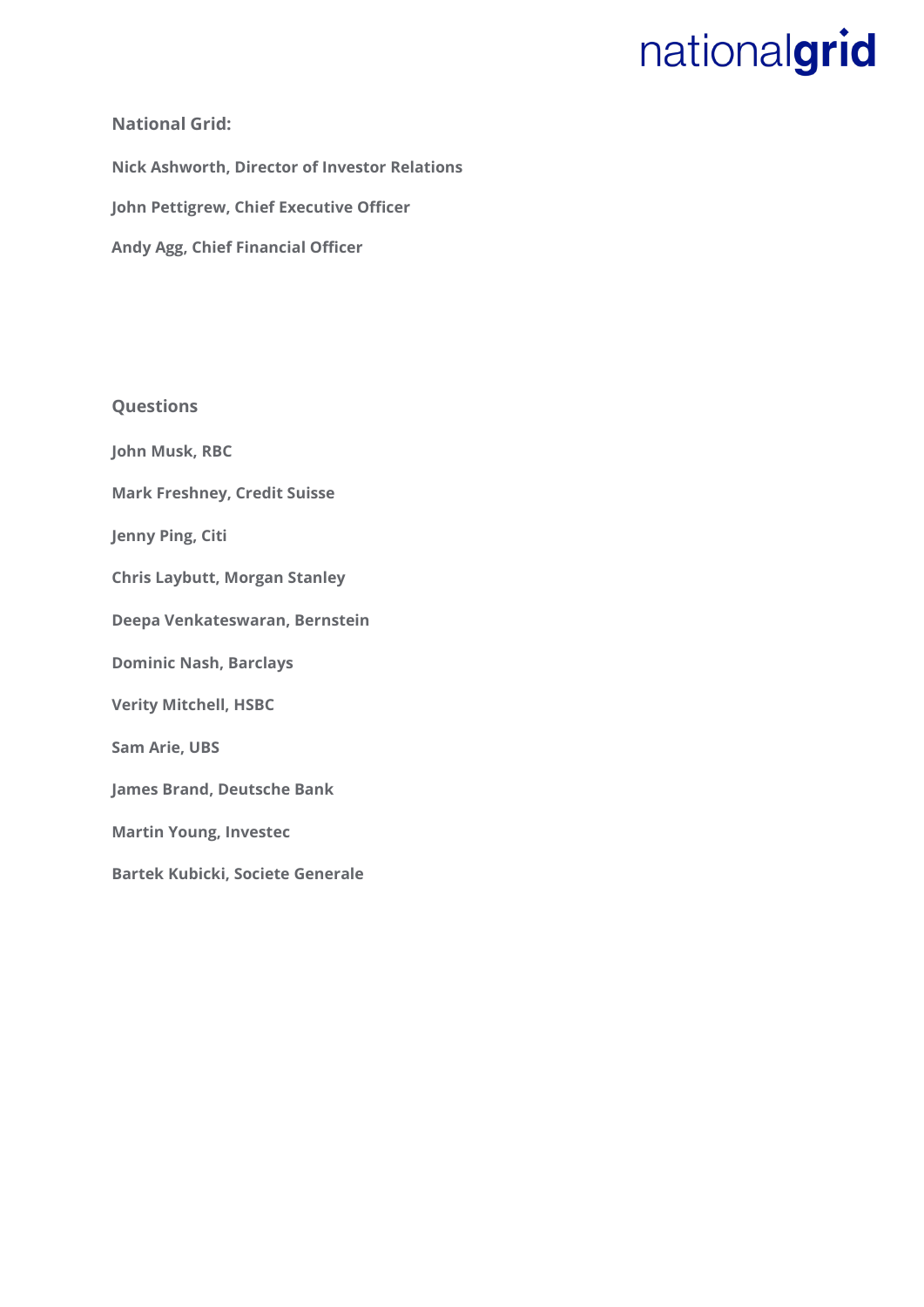#### **Introduction**

**Nick Ashworth, Director of Investor Relations Good morning everyone and welcome to the National Grid full year results presentation.** 

**I'm Nick Ashworth, Director of Investor Relations, and I'm thrilled to see so many people live in the Stock Exchange for the first time since November 2019. It's been quite a long time, so thanks a lot for attending. And a warm welcome to everyone who's listening online as well.** 

**So as always, we'll start with safety. We are not expecting a fire alarm this morning, but if one goes off then we'll have to go out into the square.**

**The second important thing to draw your attention to is the Cautionary Statement which is at the front of the presentation.** 

**So as usual today's materials are all on the website and there will be a Q&A with John and Andy after the presentation. Any further queries, please feel free to reach out to me or any of the IR team later today. We are around to take your questions.** 

**And so with that, I'd like to hand over to our CEO, John Pettigrew.** 

**. . . . . . . . . . . . . . . . . . . . . . . . . . . . . . . . . . . . . . . . . . . . . . . . . . . . . . . . . . . . . . . . . . . . . . . . . . . . . . . . . . .** 

#### **Key Highlights**

#### **John Pettigrew, Chief Executive Officer**

**Thank you Nick. And good morning everyone and welcome back to the London Stock Exchange.**

**As usual I'm joined by Andy Agg, our CFO, and following the presentation, we'll both be happy to take your questions.** 

**The results we've announced today reflect both the underlying strength of our business and the positive impact of the strategic and operational changes we've made during the year.** 

**Last May we laid out our five-year framework, where we showed National Grid is uniquely positioned as the Energy Transition company. Today we're announcing that £24bn, or more than 70% of our five-year framework is investment in the decarbonisation of energy systems, as aligned to the EU Taxonomy principles. So by my reckoning that makes us one of the FTSE's biggest investors in the delivery of net zero.**

**But clearly over the last year the world in which we operate has seen major changes, with Russia's devastating war on Ukraine, a global economic slowdown and rapidly rising**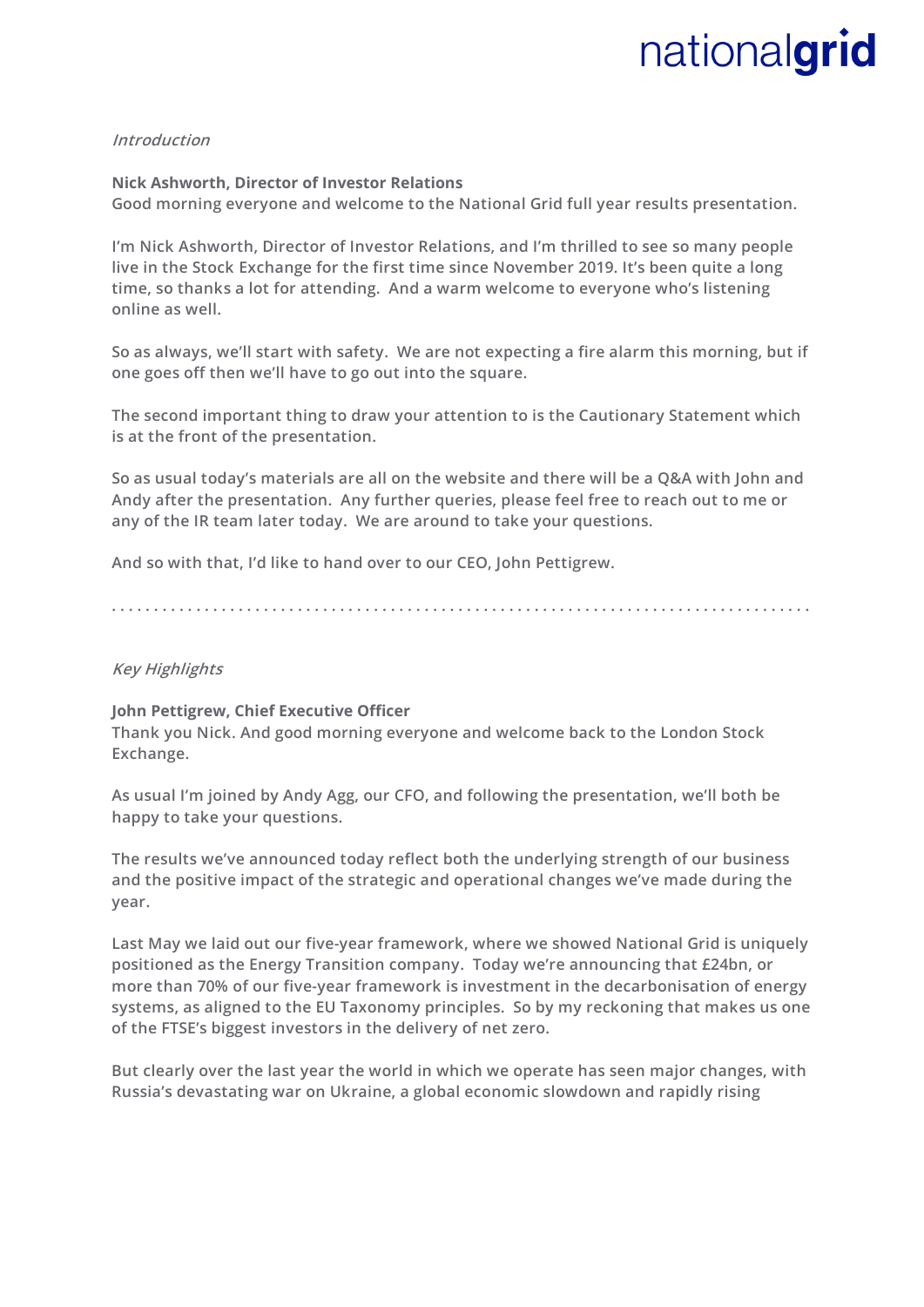**inflation. Despite this, our growth objectives are unchanged and remain just as ambitious. Between 2022 and 2026 we still expect to invest £30bn to £35bn in critical infrastructure, deliver asset growth of 6 to 8% per annum, drive average underlying earnings per share growth of 5 to 7% per annum, whilst maintaining a strong balance sheet.**

**Our strategy to enable the Energy Transition for all, whilst delivering for customers efficiently could not be more important.**

**The need for action to decarbonise was clearly under-scored at COP26, where we used our role as a principal partner to push for continued action in the fight against climate change. Since COP26, our strategy has been further underpinned by the UK Government's Energy Security Strategy and the Infrastructure Investment and Jobs Act in the US. They both provide further impetus to our growth over the longer term.**

**The overall cost of living is clearly a major focus, and we are working hard to provide financial and practical assistance to our customers and communities. For example, in Massachusetts we've implemented more than \$1.3bn in energy efficiency measures over the last three years. In the UK we're returning £200m from our interconnector business to customers early, rather than waiting for the end of the five-year assessment period. And our £400m cost efficiency programme benefits consumers today and long into the future.**

**These initiatives align with our vision, which is to be at the heart of a clean, fair, and affordable energy future, a vision that has never been more critical than it is today.**

**So let me now turn to some of the significant changes we've made in our portfolio over the last 12 months.** 

**In June we completed our acquisition of WPD, and the integration process is well underway.** 

**In March, I was pleased to announce our agreement to sell a 60% stake in our UK Gas Transmission and Metering business to a consortium led by Macquarie. This followed a competitive process through which we received an attractive price, and we expect completion in the third quarter of this financial year. The consortium also has an option on the remaining 40%, on broadly similar terms, which can be exercised through the first half of 2023.**

**The last part of our strategic repositioning we announced last year is the sale of our Rhode Island business. We have obtained all regulatory clearances and are awaiting conclusion on the legal process. We remain confident that the transaction will complete this quarter.** 

**Together these transactions pivot our portfolio towards electricity and bring even greater visibility and certainty of long-term growth.**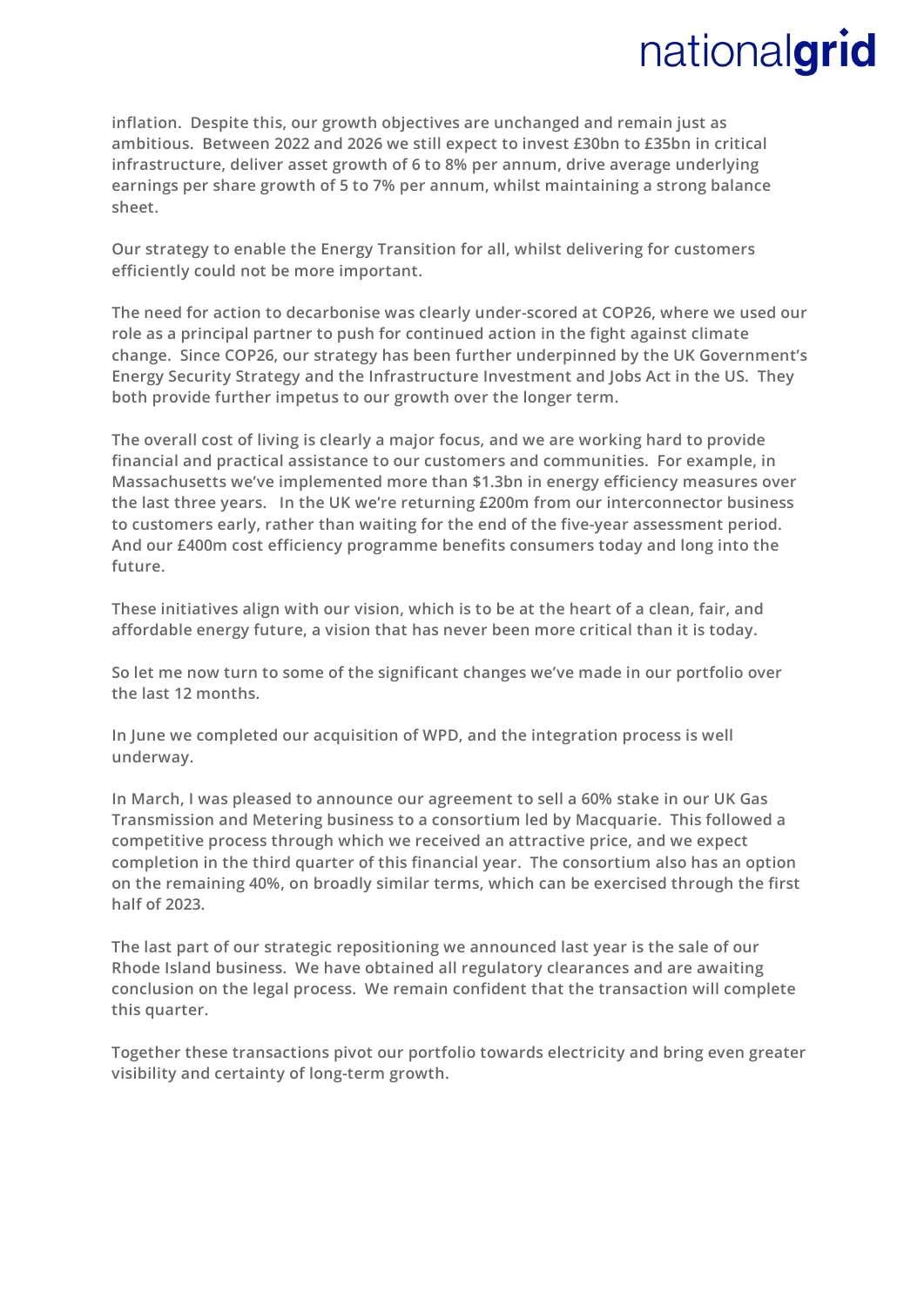**We also announced the sale of our 50% interest in the St William joint venture to our partner, the Berkeley Group. With substantially all of the development properties identified for transfer, this was a natural time to exit this very successful JV.**

**And finally last month, BEIS and Ofgem made the decision to create an independent Future System Operator. The Electricity System Operator is already legally separated from National Grid Plc and a process to agree a full separation and sale has begun. We'll work closely with all parties to ensure an orderly transition, which is expected to be completed by the end of 2024.**

**So turning now to our financial performance. To help you better understand the Group's underlying performance, we've presented our prior year numbers on a pro forma basis.** 

**Operating profit of £4bn was 11% above last year, reflecting:**

**A good performance in our UK Electricity Transmission business in its first year of RIIO-T2.** 

**The early commissioning of the North Sea Link interconnector to Norway, as well as the first full year of operation of IFA2**

**Higher revenues following the agreement of a new rate case in Massachusetts Gas and gains on investments by National Grid Partners.** 

**Consequently underlying earnings per share was up 10% compared to the prior year.**

**Capital investment from our continuing operations was in line with guidance at £6.7bn, 19% above the prior year, reflecting our critical role at the heart of the energy transition.**

**And in accordance with our updated policy the Board has proposed a final dividend of 33.76 pence per share. This takes the total dividend for the year to 50.97 pence, an increase of 3.7% in line with average CPIH inflation.** 

**So turning next to our safety and reliability performance. Last year was another year of good safety performance. However, we did see a small uptick in our lost time injury frequency rates from 0.1 to 0.13. Primarily due to an increase in minor incidents. This continues to be an area of close attention to ensure that we improve our performance further.**

**Turning to our reliability, we had another excellent year, with over 99.9% availability across all of our regulated networks. This is a particularly good outcome with both the US and the UK seeing several challenging storms during the year.**

**So let me now turn to our operational performance and I'll start in New York where we achieved a return on equity of 8.8%, 99% of the allowed level and in line with our target of at least 95%.**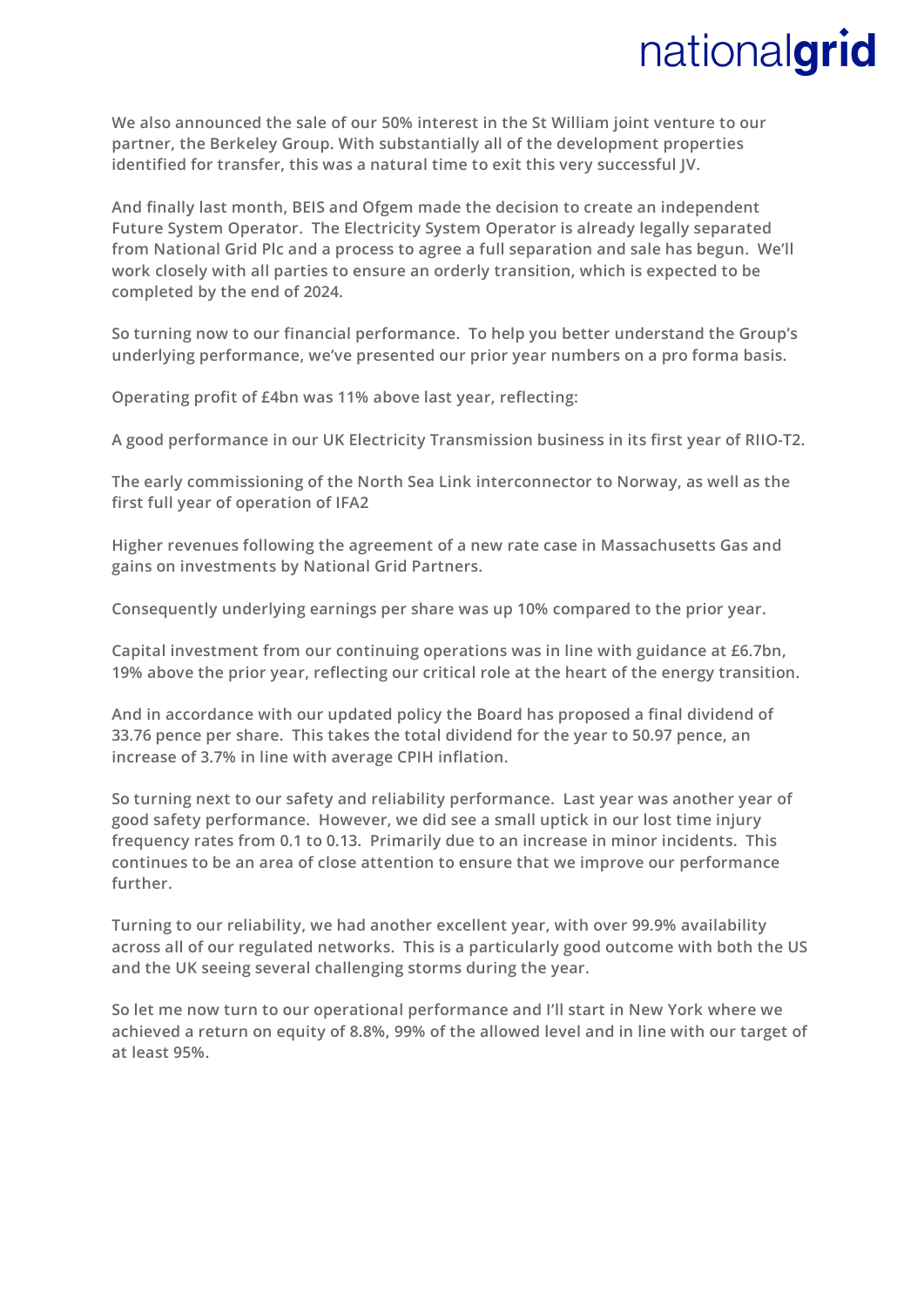**During the year we delivered capital investment of \$2.6bn, around \$300m higher than last year. This resulted in a strong rate based growth of 7.6%. The largest element of this was a gas pipeline replacement programme, where we delivered 237 miles, further reducing methane emissions across our networks.** 

**On regulation I'm pleased with the good progress that we've made on rate filings, reaching a settlement on a three-year rate plan for KEDNY and KEDLI. The settlement, as you know, was delayed by COVID, and backdated to April 2020. Because of this we've chosen to extend the rate plan for an additional year and expect to file for new rates in March 2023.**

**In Upstate New York, a new three-year rate settlement for NIMO was approved in January. It includes an allowed return on equity of 9%, with capex of \$3.3bn over the three years.**

**And we have also been working hard to progress clean energy policy. We have published a joint report with the New York Mayor's office and Con Edison, recognising low carbon gas as part of the long-term energy transition. And in August, Governor Hochul was sworn in with an ambitious agenda. I'm pleased with how closely aligned our aims are with the Governor, having had the opportunity to meet with her recently at our Brooklyn office.**

**So moving now to New England where we've made good regulatory progress with a new five-year rate plan for our Massachusetts Gas business. This includes an allowed return on equity of 9.7% and a formula which factors inflation into our revenues along the same lines as our electric business.** 

**Our achieved return on equity was 8.3%, 85% of the allowed level. And while this was 80 basis points above last year it's short of our target to reach at least 95%. However, this performance only reflects six months of the new rate case and the initial benefit to our cost efficiency programme, both of which will have a fuller impact this year, helping to improve returns.**

**During the year we've developed capital investment of \$2.1bn around \$170m higher than last year, with rate-based growth of 6.7%. Similar to New York we made strong progress with our gas pipeline replacement programme, whilst on the electric side, investment was focused on upgrading aging infrastructure.**

**And our focus on working towards decarbonising our networks also continues. Last month we filed a proposal with the DPU on the Future of Gas. The proposal centred around our recently announced Clean Energy Vision, which sets out a plan for utilising fossil free gas and electric networks to support the state's climate goals.**

**In the UK, our Electricity Transmission business has had a successful start to RIIO-T2, delivering a return on equity of 7.7%, 140 basis points above the allowed level. The first year of RIIO has also meant a significant step up in investment, with capex increasing by 21% to £1.2bn and this reflects the start of tunnel boring activities on our London Power Tunnels 2 project and construction of the world's first T-Pylons at Hinkley Seabank.**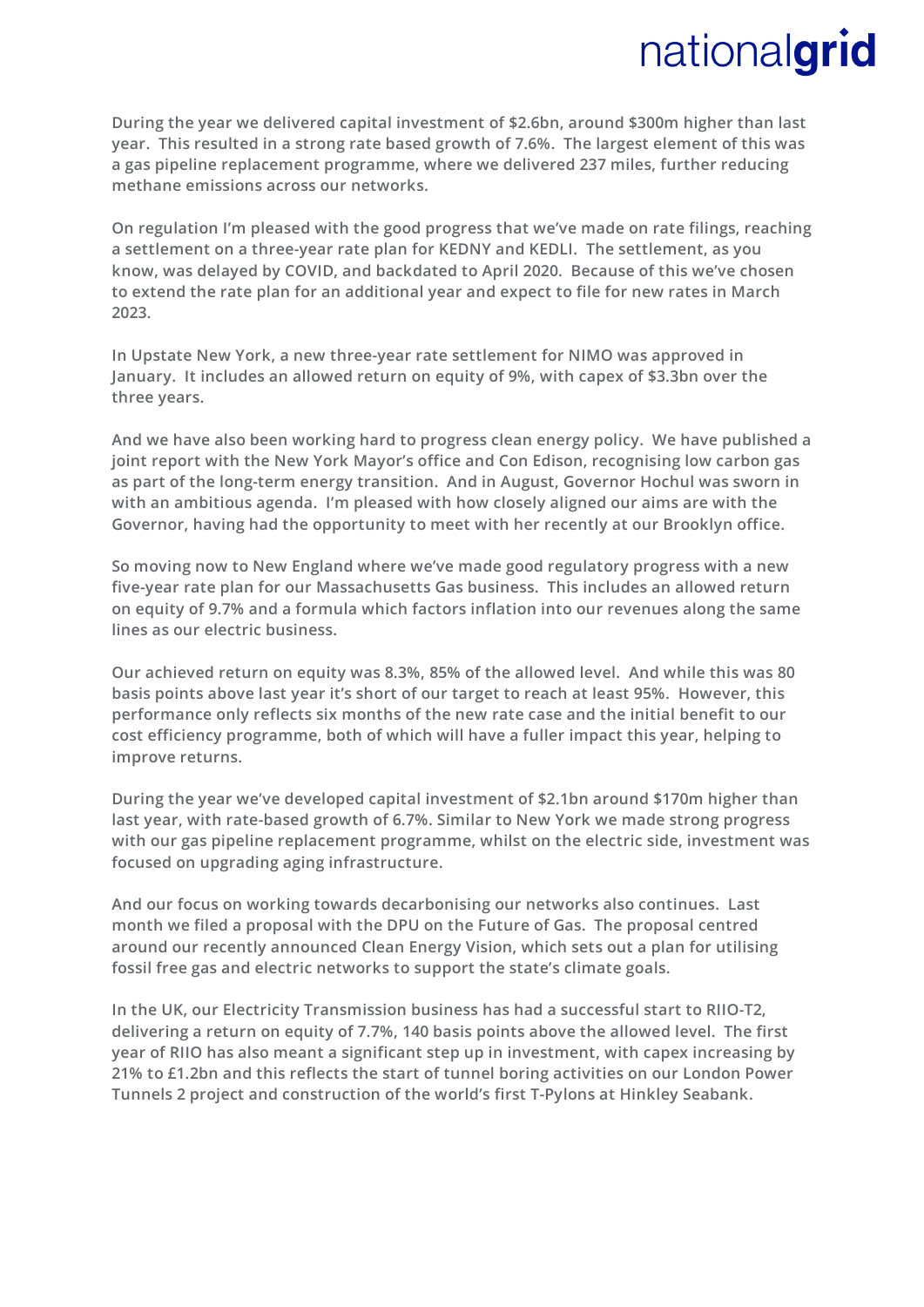**Our investment in the UK will continue to grow. In March we received provisional approval from Ofgem for two subsea interconnectors between Scotland and the North of England. These green links will form part of a £10bn needed over the next decade for the 16 major projects identified in the ESO's recent Network Options Assessment.** 

**Included in the £8bn of capex in our five-year outlook for Electricity Transmission is around £1bn of early investment in these projects, which will deliver the necessary reinforcement along the East Coast.** 

**I'll come on to talk about the Government's Energy Strategy published last month, but it's clear that the outlook for Electricity Transmission remains strong through RIIO-T2 and beyond.**

**Turning now to UK Electricity Distribution where WPD has continued to perform well under RIIO- ED1 delivering a return on equity of 13.6%.**

**The integration process is well underway and I'm particularly pleased to see our teams working together. For example, recently we were able to connect a customer faster at our Coventry substation, through our transmission and distribution teams collaborating to redesign the connection.** 

**Capital investment of £899m was driven by asset replacement and reinforcement, alongside connecting new renewable generation and electric vehicle charging infrastructure.**

**A key focus since acquisition has been the submission of the ED2 business plan. As part of this WPD conducted its largest ever consultation with over 25,000 stakeholders. The plan, which proposes £6.7bn in Totex focuses on readiness to connect an additional 1.5 million EVs and 600,000 heat pumps. And driving decarbonisation through connecting 2.6 gigawatts of renewables, all while continuing to support our most vulnerable customers.** 

**Our plan also includes more than £700m of embedded efficiencies, despite investment increasing by more than 20%. We believe the plan balances continued affordability, alongside the investment required to accelerate the Energy Transition and provide a fair financial return. We expect draft determination from Ofgem in June, with final determination in December.**

**Moving next to National Grid Ventures where capital expenditure was £452m, similar to the prior year. We are now moving into the operational phase for our new interconnectors with only the Viking Link to Denmark to complete in 2024.** 

**IFA2 had its first full year of operation, and we were pleased to commission the North Sea link to Norway ahead of schedule.**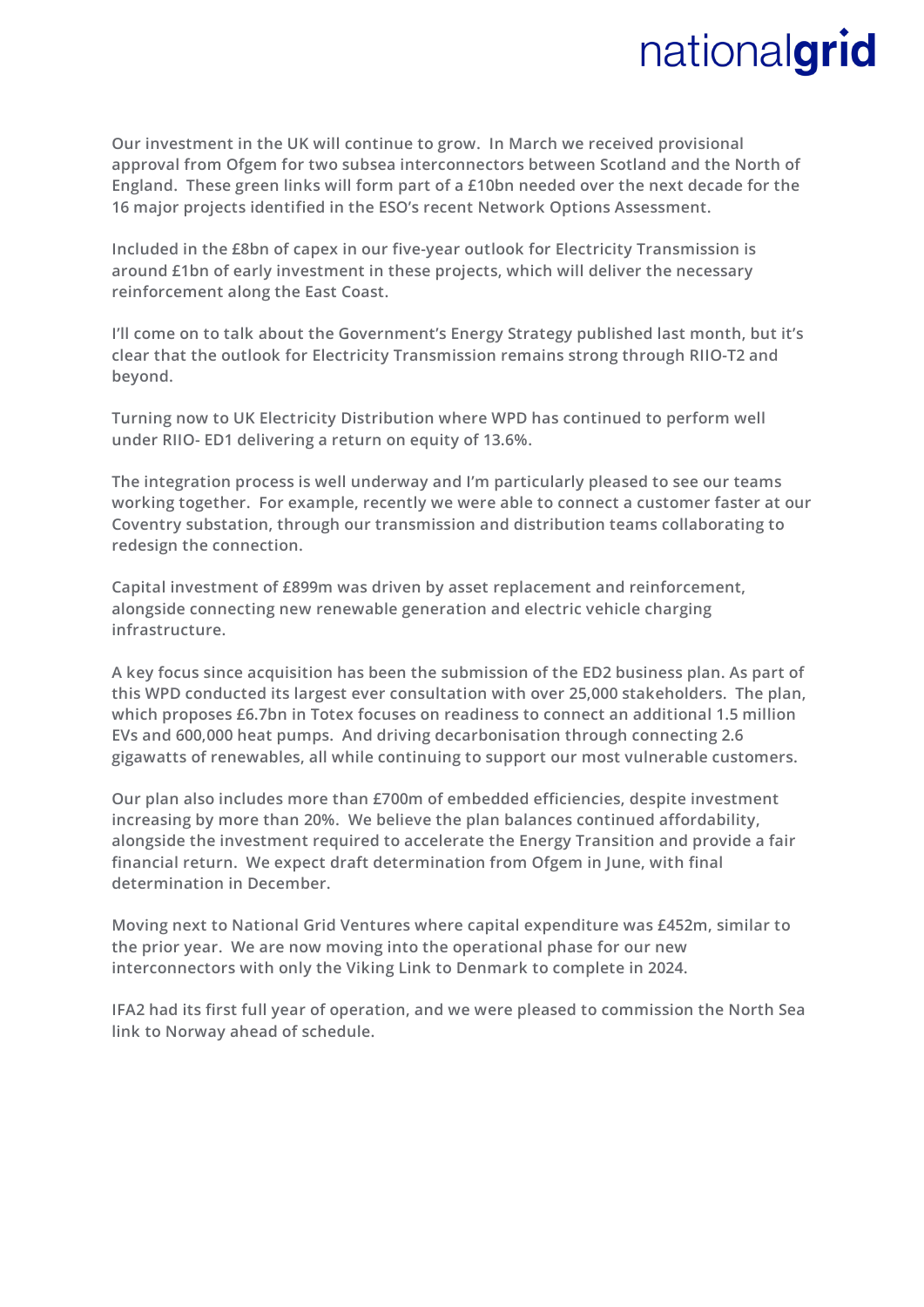**As you know we suffered a serious fire at our Sellindge interconnector station in September, but since then 1GW has been safely brought back online, with the remaining 1GW on track to return to service in December 2022.**

**At Grain LNG, investment increased as we progressed construction of Phase 4 to expand the site's capacity. This followed the fully contracted sale of capacity for 25 years, enhancing the long-term security of UK gas supply.** 

**And in the US, our community offshore wind joint venture with RWE was successful in winning a seabed lease in New York. Our share of the cost being \$300m. This lease area comprises 125,000 acres with a capacity to host 3,000 MW; enough to power 1.1 million homes and this is expected to be in operation by 2030.**

**And in our Onshore Renewables business we started commercial operations of our 200 MW solar project in Illinois. This brings our total operating portfolio to 635 MW. And another 700 MW is under construction.**

**And then finally UK Gas Transmission and Metering delivered a strong start to the new regulatory period, with a return on equity of 7.8%, 120 basis points ahead of the baseline return. Capital investment was £261m, £57m higher than the previous year, driven by spend on asset health, emission reductions and cybersecurity.**

**So overall we have had a year of strong performance for National Grid, whilst delivering on our strategic pivot. We are now uniquely positioned at the heart of the energy transition, making record levels of investment, and delivering a better and more affordable energy future for all.**

**Let me know hand over to Andy to take you through the financials in detail before I come back to talk through the priorities and outlook for the year ahead.**

**. . . . . . . . . . . . . . . . . . . . . . . . . . . . . . . . . . . . . . . . . . . . . . . . . . . . . . . . . . . . . . . . . . . . . . . . . . . . . . . . . . .** 

#### **Financial Review**

#### **Andy Agg, Chief Financial Officer**

**Thank you, John, and good morning everyone. To illustrate the underlying performance of our business more clearly this year, we are presenting the comparative underlying results on a pro forma basis. This means we've adjusted FY 2021 to include an estimate for 9.5 months of WPD, together with the associated financing; and to exclude UK Gas Transmission and Metering which is a discontinued business; and depreciation on Rhode Island, which is held for sale.**

**As usual our underlying performance from continuing operations also excludes the impact of timing, major storms, exceptional items and is presented at constant currency.**

**So turning to our financial performance. Underlying operating profit on a continuing basis was £4bn, up 11%, driven by: higher UK Electricity Transmission net revenue to fund**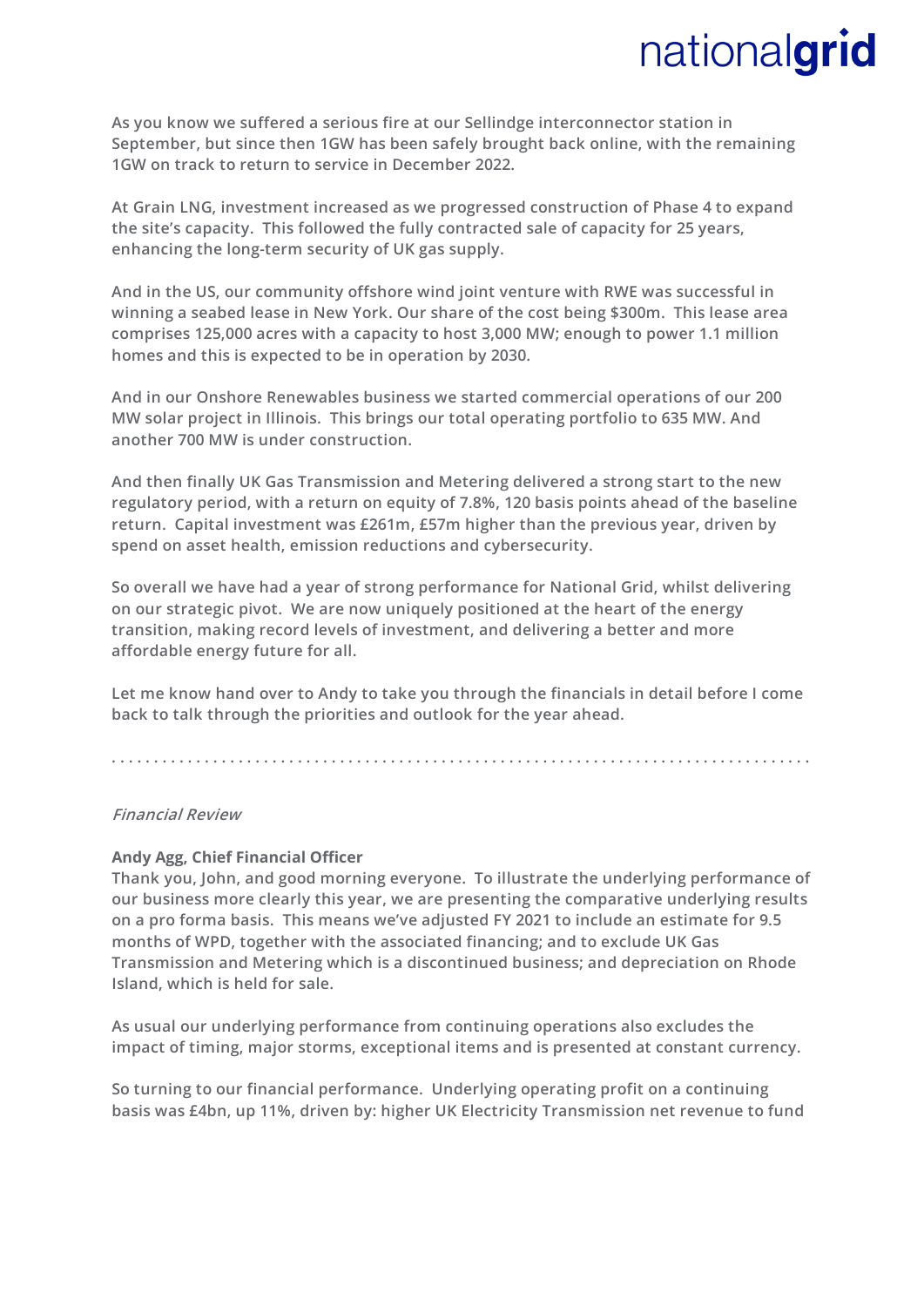**higher investment levels; the early commissioning of the North Sea Link interconnector, as well as the first full year of operation of IFA2; the impact of new rates in our Massachusetts Gas business; gains on investments in National Grid Partners; and a reduced year on year impact from COVID.**

**This helped underlying earnings per share to increase by 10% to 65.3 pence per share.**

**We have made good progress on our three year £400m cost efficiency programme that we announced in November, with around £140m of savings achieved so far.**

**And our resilient operational performance was also reflected in the 11.4% Group return on equity, up 80 basis points year over year.**

**The Board has recommended a final dividend of 33.76 pence, taking the full year dividend to 50.97 pence per share, which is up 3.7%. This reflects our policy to aim to grow the dividend in line with average UK CPIH inflation.**

**It was another strong year of capital investment from our continuing operations, with the Group investing £6.7bn, 19% higher than the prior year and the highest level of investment that we've ever delivered.**

**Our investment has increased across all areas, and I'll go into more detail by business unit shortly. Higher investment also led to strong asset growth across each of our businesses, culminating in Group asset growth of 8.7%.** 

**This increasing level of investment is focused on delivering the clean energy networks needed across our UK and US regions to enable net zero. We announced back in November that £13bn of our £30bn to £35bn five-year investment programme was aligned to our green financial framework, where we raise green financing instruments for specific projects.**

**Today, we are going one step further, announcing that around £24bn of our five-year investment programme, over 70%, is aligned to the principles of the EU Taxonomy. Of this around £14bn is in our UK businesses and around £10bn in the US.** 

**This now covers most of our electricity investment across transmission and distribution, including connecting clean sources of generation such as renewables and nuclear. It also covers investment in our gas networks, where we're reducing emissions and investing for cleaner gas.** 

**Now let me take you through the performance for each of our business segments.**

**Starting with our new business. UK Electricity Distribution continues to perform well under RIIO- ED1. Underlying operating profit for the 9.5 months of ownership was £887m, an increase of £34m from the prior period on a pro forma basis.**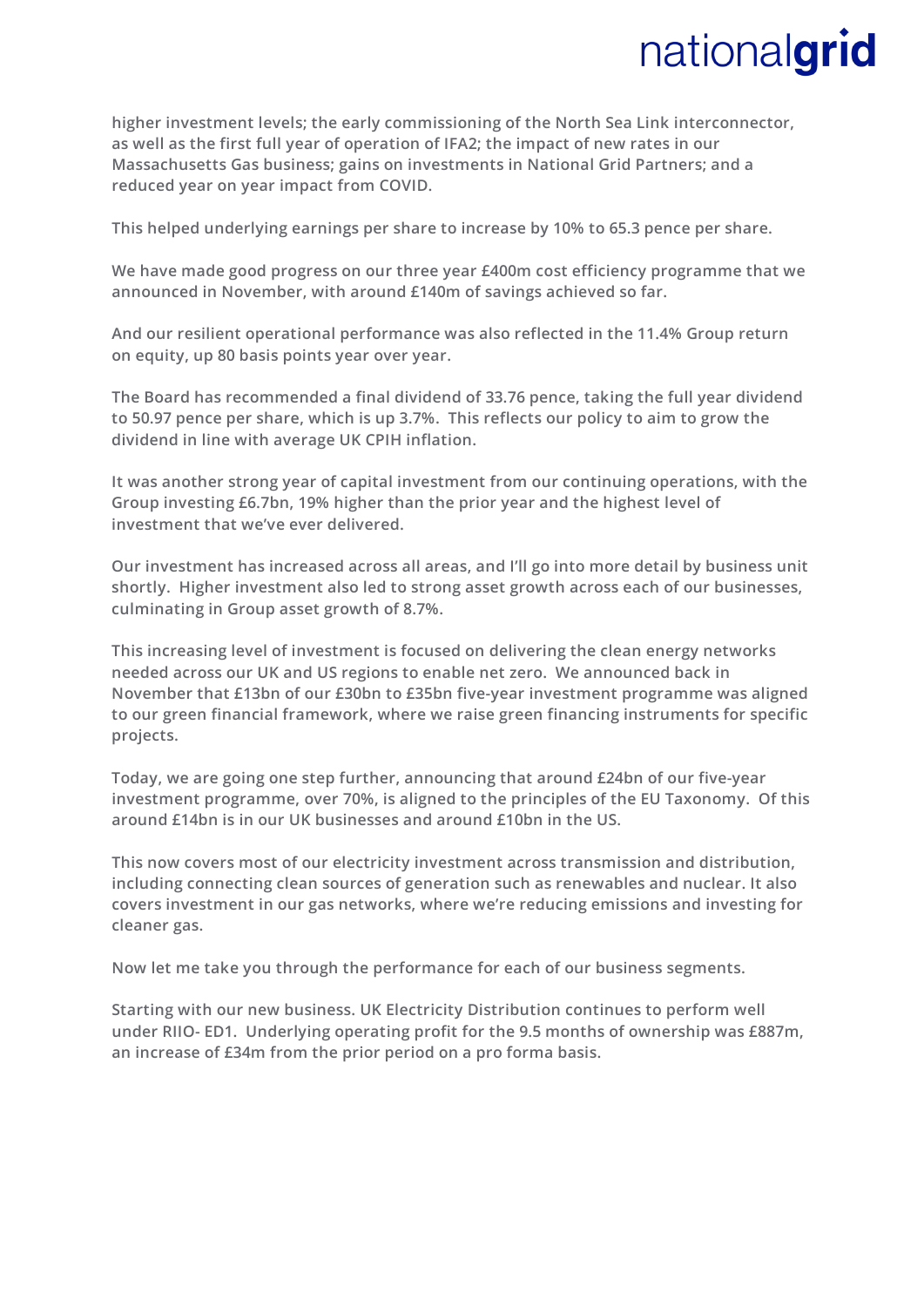**During the period we have owned the business, capital investment reached £899m, up £45m over the prior period. This was due to greater spend on reinforcement and connections aligned to the government's Green Recovery objectives, as well as more high voltage and electric vehicle connections.** 

**Since acquisition the RAV has grown 9.1% to £9.3bn.** 

**Finally it achieved a return on equity of 13.6%, 400 basis points ahead of the allowed return. Most of this out performance relates to improved customer experience incentives, such as fewer and shorter disruptions, alongside Totex performance incentives.**

**Moving to UK Electricity Transmission, where we delivered a strong performance under the first year of RIIO-T2. Underlying operating profit was £1.2bn up £100m on the prior year. This primarily reflects higher base revenues in the first year of RIIO-T2 as we embark on greater investment in clean energy infrastructure, partially offset by lower returns.** 

**Capital investment at £1.2bn was 21% above the prior year, primarily driven by: tunnel boring activities on London Power Tunnels 2, construction of T-Pylons at Hinkley Seabank, and increasing activities in our Visual Impact Revision projects in Dorset and the Peak District.** 

**This investment helped increase our year end regulated asset value by 8.1% to £15.5bn.** 

**And we've achieved a 7.7% return on equity, 140 basis points ahead of the baseline allowance. This is primarily from Totex incentives, including projects started under RIIO-T1. And we remain on track to achieve 100 basis points of average annual outperformance throughout RIIO-T2.** 

**Turning to the Electricity System Operator, underlying operating profit was down £16m in the period to £54m. With higher baseline revenues under RIIO-T2 more than offset by higher costs and depreciation.** 

**Moving now to the US where New York achieved 8.8% return on equity, 99% of our allowed baseline return. Underlying operating profit of £706m was £12m lower than the prior year, primarily due to: a £130m increase in environmental reserves given higher inflation, which will ultimately be recoverable in future years; as well as increased depreciation from higher levels of investment.** 

**This was partially offset by rate case increases in KEDNY, KEDLI and NIMO, and a reduction in bad debt charges given the resumption of collection activities post COVID. In both New York and Massachusetts we're making good progress working with our state regulators on recovery mechanisms for our COVID related bad debt expense. And remain confident that the majority of these costs will be recovered through these mechanisms.**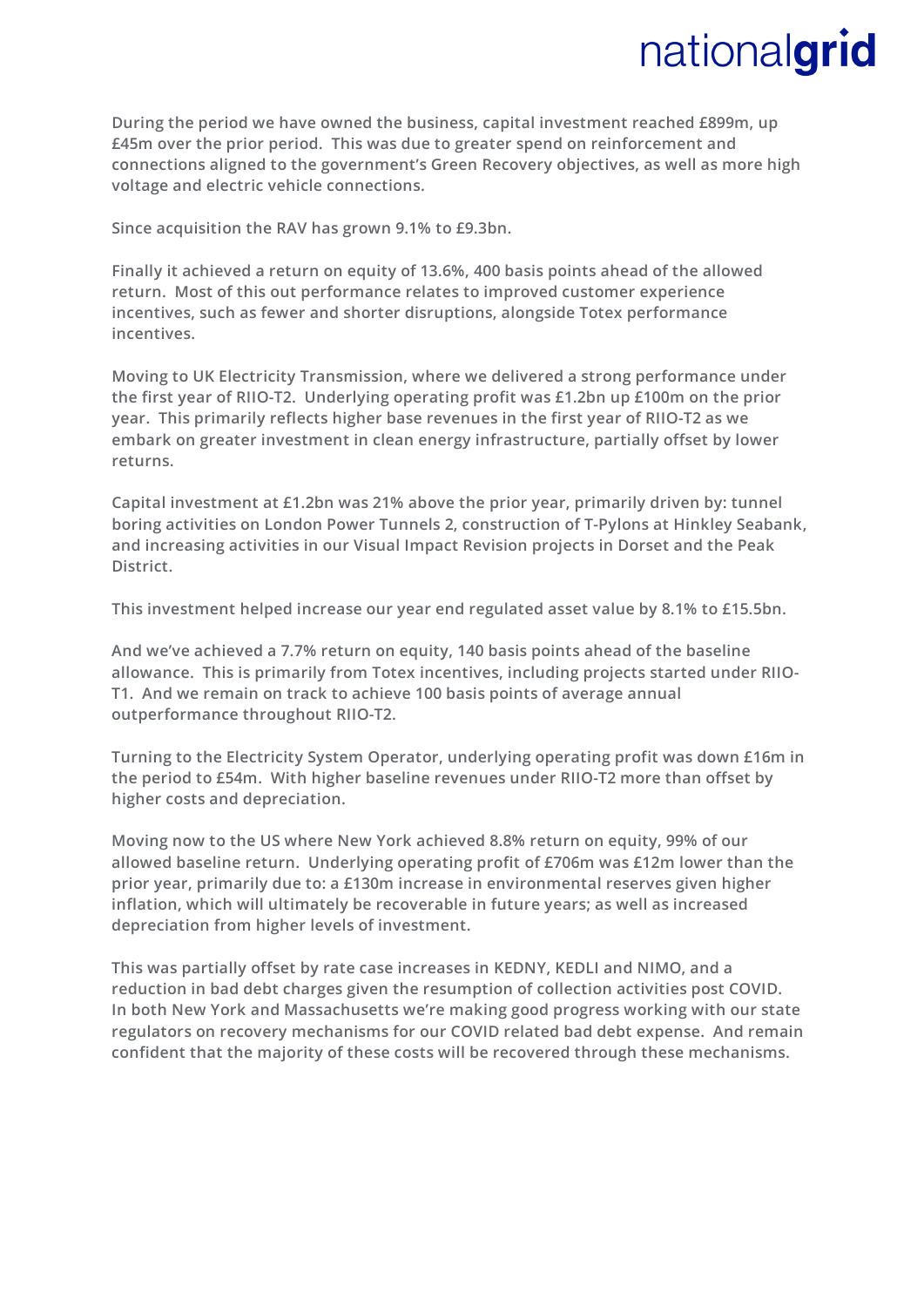**Capital investment was £2bn, £231m higher than the prior year at constant currency, driven by greater Leak Prone Pipe replacement activity, and our investment in the Upstate New York Smart Path Connect transmission project. This led to a 7.6% increase across our New York rate bases, increasing to \$17bn.** 

**In New England we achieved an 8.3% return on equity, 85% of our allowance, slightly ahead of our forecast at the half year. Underlying operating profit was £886m, £96m higher than the prior year on a pro forma basis. This reflects higher rates in our Massachusetts Gas business under the new rate settlement and resumed collection activities for outstanding receivables.** 

**Capital investment was £1.6bn, £132m higher than prior year, this was driven by high levels of gas pipeline replacement and upgrading of aging infrastructure. Our closing New England rate base of \$12.2bn was up 6.7% or \$763m year over year.** 

**National Grid Ventures continued to perform well with underlying operating profit including Joint Ventures up £167m to £408m for the full year. This primarily reflects the North Sea Link interconnector coming online, and the first full year contribution from IFA2. Together with higher revenues from interconnector arbitrage across the portfolio, and higher development income in our US Onshore Renewables division.**

**IFA2, North Sea Link and our Nemo interconnectors have each delivered performance above the regulatory cap this year. As John mentioned, we've agreed a mechanism with Ofgem to accelerate the repayment of our revenues above the cap to customers. Equating to around £200m over two years. Our underlying operating profit therefore includes revenue only up to the cap for these interconnectors.** 

**Capital investment across National Grid Ventures reached £913m, a 72% increase on the prior year, principally driven by: higher investment on Viking Link, and on Sellindge refurbishments; Our success in the New York Bight offshore lease auction; and higher spend at our Grain LNG facility for the Capacity 25 project.** 

**Full year operating profit including the share of joint ventures for our other activities was £47m, £105m higher than last year, reflecting fair value gains in National Grid Partners, as well as the release of an aged liability related to historical balances for unclaimed dividends. The latter has allowed us to inject funds through the year to support additional community and environmental causes.** 

**Finally turning to UK Gas Transmission which will be treated as a discontinued operation until the sale of the 60% stake completes, expected in the third quarter of this financial year.** 

**It's had a good start to the RIIO-T2 period, delivering a return on equity of 7.8%, 120 basis points ahead of allowance.** 

**Underlying operating profit was £734m, £139m above the prior year following higher revenues in the first year of RIIO-T2. Capital investment was £261m, £57m higher, driven primarily by gas compressor projects at Peterborough and Huntingdon.**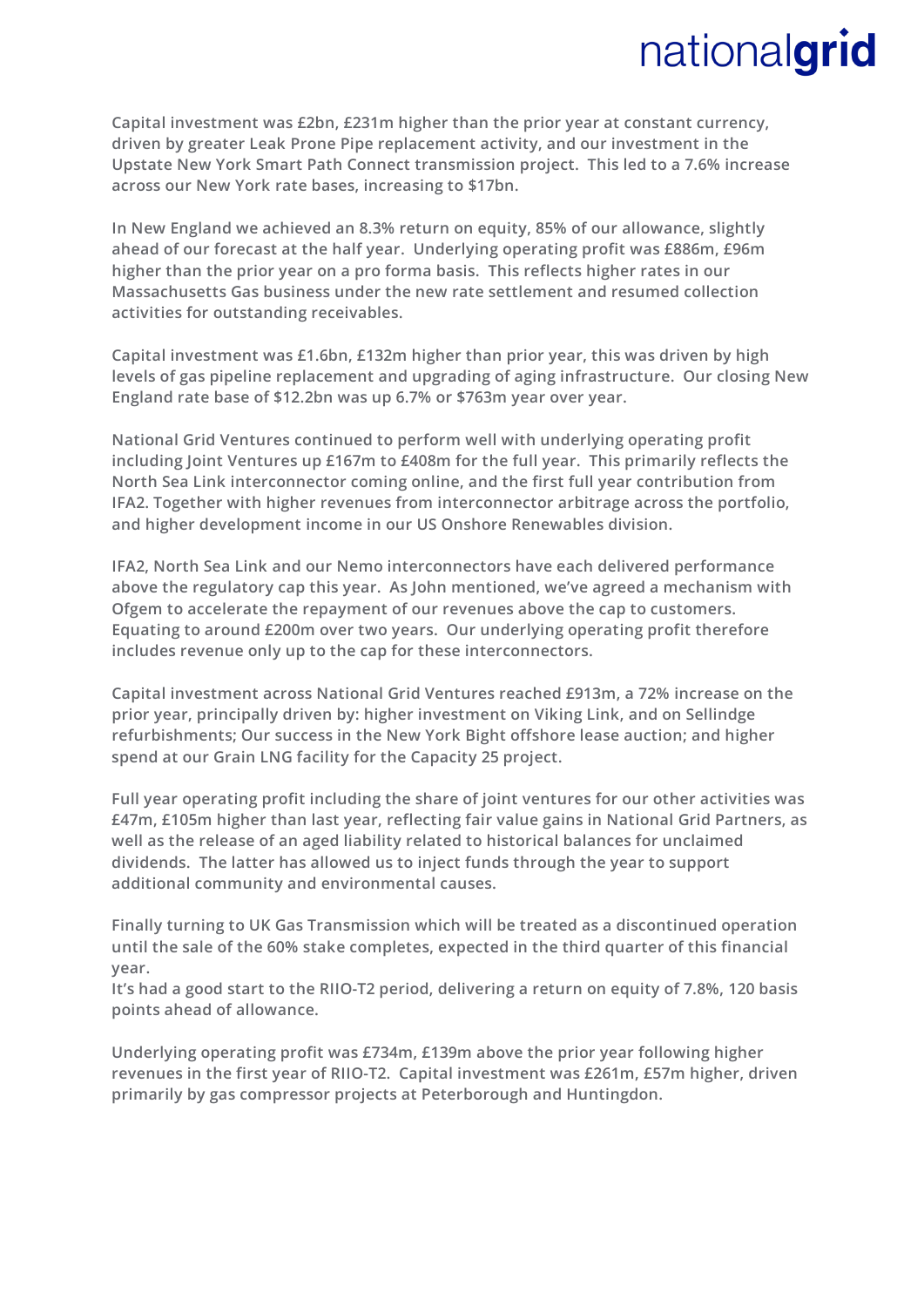**Our net finance costs were £1.1bn, up £37m on a pro forma basis, reflecting £145m of higher RPI-linked debt costs, partly offset by one off benefits relating to favourable pension interest and a property tax refund.** 

**For the year, treasury managed interest costs also include: £130m of interest costs for the existing WPD debt book; As well as £100m of financing for the WPD bridge loan, which we expect to refinance later this year as we receive the proceeds from the sales of Rhode Island, and the stake in National Grid Gas.** 

**Our underlying effective tax rate before Joint Ventures was 24.3%, 260 basis points higher than the prior year. Reflecting the in year deferred tax impacts of the UK corporation tax change, and US state deferred tax re-measurement due to the upcoming sale of our Rhode Island business.** 

**Underlying profit after tax was £2.4bn, with EPS at 65.3 pence. Up 10% on the prior year on a pro forma basis.** 

**Moving to cash flow, cash generated from continuing operations was £1.8bn higher at £5.8bn, driven by the first-time contribution from WPD, as well as higher NGV cash flows and working capital movements.** 

**Net cash outflow in the period was 45% lower at £1.6bn, further helped by proceeds from the disposal of our interest in St William joint venture and a lower cash dividend given scrip uptake in the year, partially offset by higher capital investment.** 

**Net debt increased by £13.4bn to £42.8bn at constant currency driven by the acquisition and financing of WPD, partly offset by £4.1bn of debt which has been reclassified as held for sale associated with the disposal of National Grid Gas. As we complete both Rhode Island and National Grid Gas sales this year, we expect net debt to reduce to just under £40bn by March 2023.** 

**Once the transactions have completed, we expect our net debt to RAV to settle slightly above 70%. This is consistent with delivering credit metrics within the ranges required by our credit rating agencies to maintain our strong investment grade ratings.** 

**Now turning to inflation. As expected with high levels of inflation last year, we saw the impact on IFRS operating profit in our UK regulated businesses from inflation-linked revenues broadly offset by higher RPI-linked debt costs. And at the same time, we've worked hard to deliver flat controllable costs as part of our cost efficiency programme.** 

**In the year ahead we expect a similar outcome. With the impact from inflation on our UK regulated businesses, again largely offset by inflation-linked debt costs. In due course assuming inflation moderates, UK operating profit will be driven by higher revenues, given the real return on a higher regulated asset base. Coupled with mitigation of controllable costs through our ongoing efficiency programme. This should then translate into improved earnings, as the current high level of index-linked interest cost moderates.**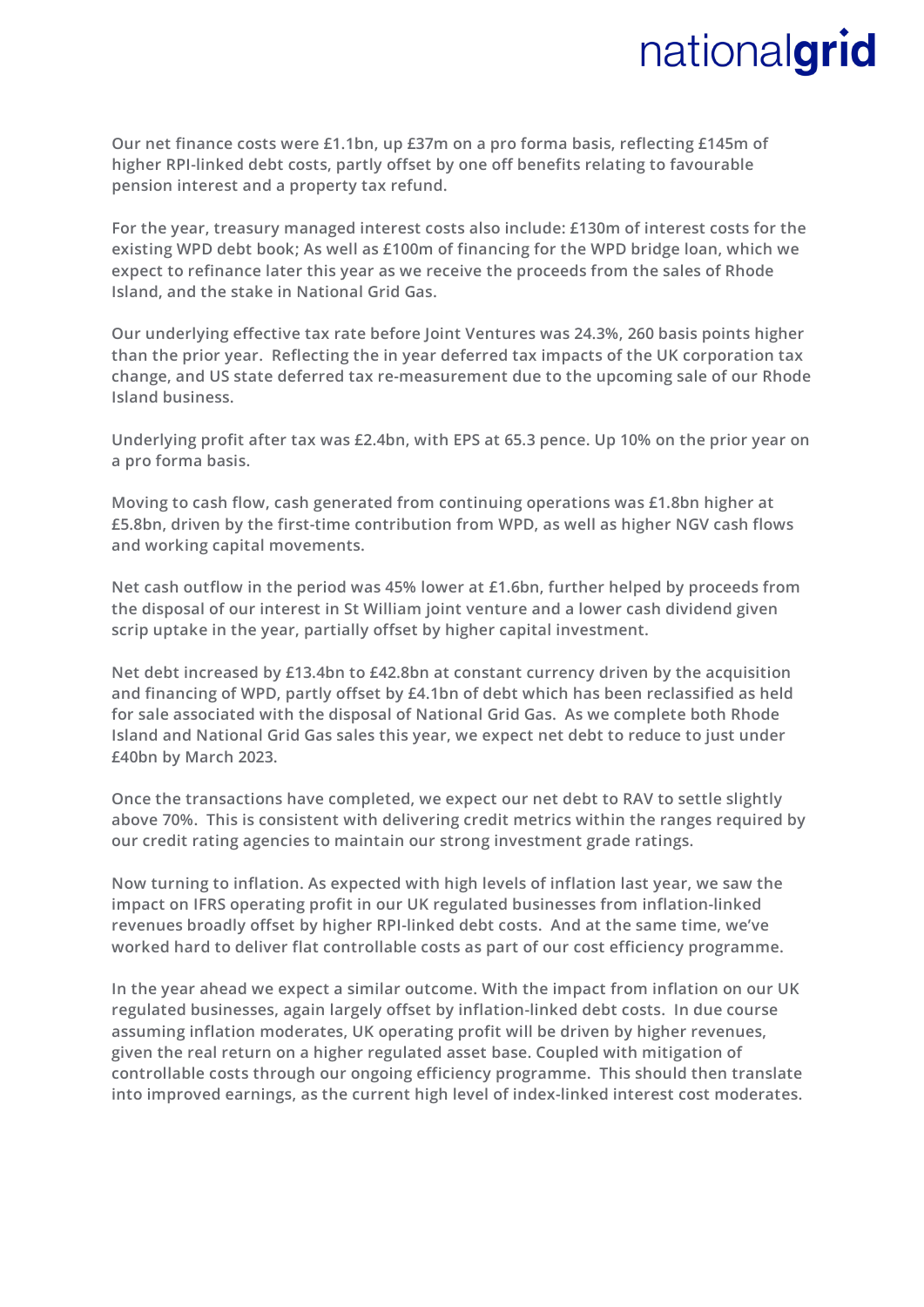**Within our supply chain we're seeing some higher costs, as well as lead times lengthening for certain parts. To date, this isn't having a material impact on the business. In the US we're seeing above inflation cost increases for certain products. We're managing this by finding alternative suppliers or changing the pace of discretionary spend. Any additional spend would ultimately be picked up in the following rate case.**

**Finally, and before turning back to John, I want to touch on our five-year financial framework, and outlook for the year ahead. We set out our financial frame last May assuming long term macroeconomic and energy market assumptions at that time. At the start of the year, we guided that underlying EPS would be above our 5 to 7% growth range in the near term as we work through the transaction. Whilst our strong in year performance has been better than our initial view, assuming inflation moderates in the next couple of years, we still expect to remain within our five-year framework. And specifically for the year ahead, our forward guidance this morning sets our underlying operating profit growth across our businesses.** 

**However, alongside higher RPI-linked interest costs, we will be returning nearly £150m to customers, reflecting a previously announced Western Link construction delay in UK Electricity Transmission. Therefore we expect to see a broadly flat EPS profile for the year ahead.** 

**In summary we've had a strong year with: record Group investment as we accelerate our spends to deliver the Energy Transition; a good start to our £400m cost efficiency programme; and a strong financial performance delivering 10% underlying EPS growth year over year on a pro forma basis.** 

**With that I'll hand you back to John.**

**. . . . . . . . . . . . . . . . . . . . . . . . . . . . . . . . . . . . . . . . . . . . . . . . . . . . . . . . . . . . . . . . . . . . . . . . . . . . . . . . . . .** 

#### **Priorities and Outlook**

#### **John Pettigrew, Chief Executive Officer**

**Thank you Andy. Let me now finish by summarising our priorities and outlook for the coming year.** 

**Our vision is to be at the heart of a clean, fair and affordable energy future. And we're delivering on that vision by leading the way in pioneering smart, low carbon energy networks with resilient and efficient transmission distribution grids at our core.** 

**Our vision is supported by new policies and increased clean energy targets that have been developed on both sides of the Atlantic. These increased targets coupled with our strategic transactions, and our pivot to electricity give us even greater certainty of growth in the medium term than we envisaged last November.**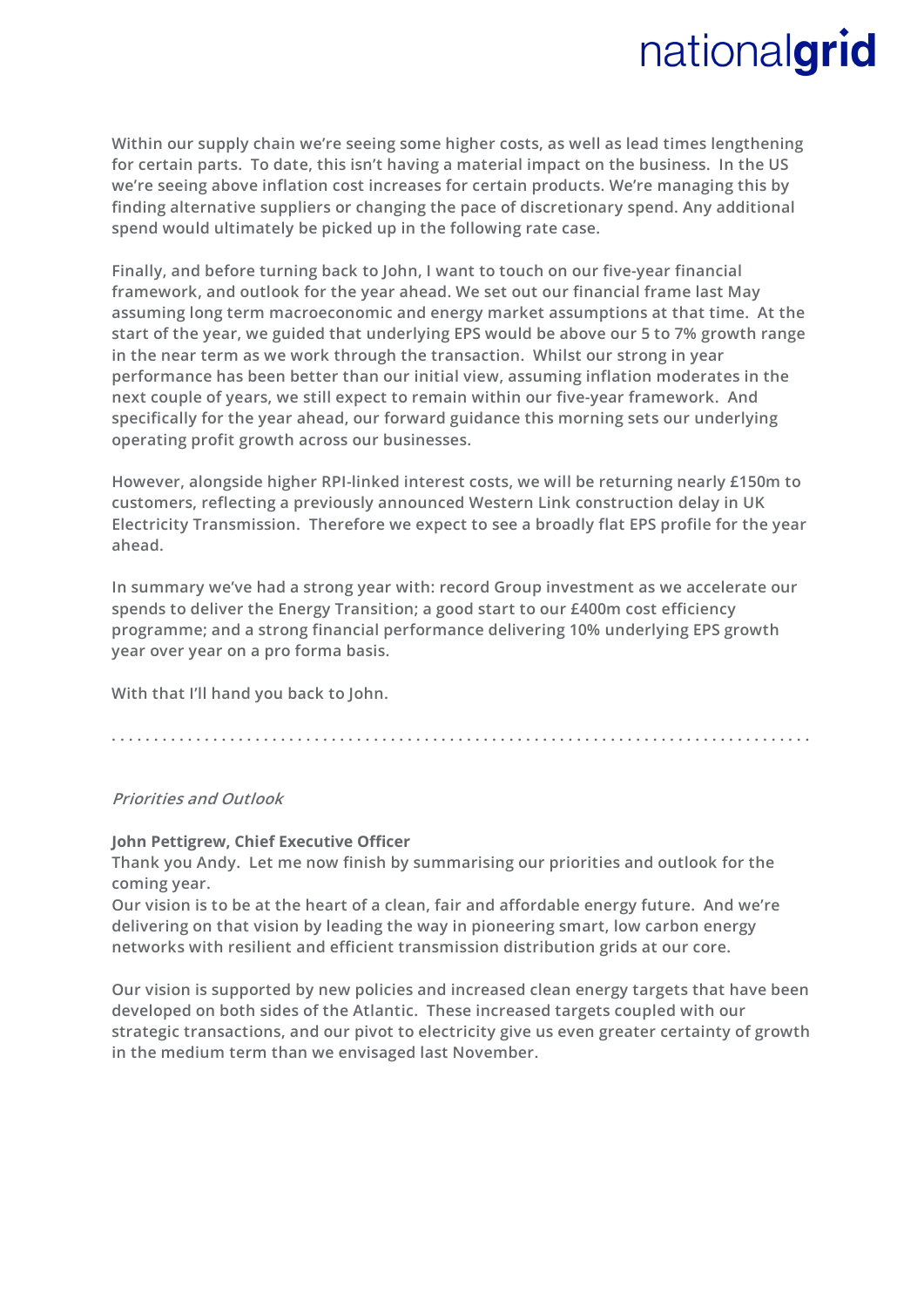**In the UK, the government is being bold with energy policy. With an ambition to deliver greater levels of clean energy sooner. For example, the recent British Energy Security Strategy sets up the ambition to produce 95% of the UK's electricity from low carbon sources by 2030.** 

**And the energy transition also has significant focus in the US, where we were pleased to see the Infrastructure Investment and Jobs Act signed into law during the year. This legislation creates the opportunity to accelerate the energy transition, whilst mitigating the impact to customer bills. So this is shaping up to be a critical period across both the US and UK for energy policy. And our priorities for the year ahead will be to progress the opportunities these policy developments will bring.** 

**Starting with the UK. With the heightened awareness around security of energy supply, our focus on delivering world class reliability across both our transmission and distribution networks has never been greater. Both the Gas and Electricity System Operators forecast that despite events in Ukraine, we currently have sufficient supply to meet demand in both the gas and electricity networks. Although as you'd expect, this will need to be closely monitored as we move towards the winter.**

**In the year ahead, we'll finalise our portfolio repositioning and expect to complete the sale of 60% of our UK Gas Transmission and Metering business in the third quarter of this financial year. We'll continue our integration of WPD and maintain our focus on agreeing a settlement for ED2 that provides the flexibility to deliver the investment required.** 

**Looking further ahead, we know that our networks will become even more important, presenting us with significant growth opportunities.** 

**Last November we talked about the 16 major projects and £10bn of grid investment needed to support 40 GW of offshore wind by 2030. The Government now aims to deliver up to 50 GW of offshore wind capacity, alongside a push to more nuclear generation, solar and hydrogen. Needless to say this will require more electricity infrastructure to meet these ambitions.** 

**And as you'd expect we're already developing plans to turn the Government's new clean energy ambitions into reality, including the transmission projects needed on the East Coast to bring offshore supply to major population centres.** 

**We're also supporting the development of the Holistic Network Design which will lay out a coordinated onshore and offshore network to officially meet the Government's offshore wind objectives.** 

**And finally, I'm pleased that the Energy Security Strategy also recognises the need for: updating national policy statements, clarity on the scope of network competition, and anticipatory network investment. This will therefore be an important year as we work with others to create the right regulatory and climate framework to enable the investment that is needed.**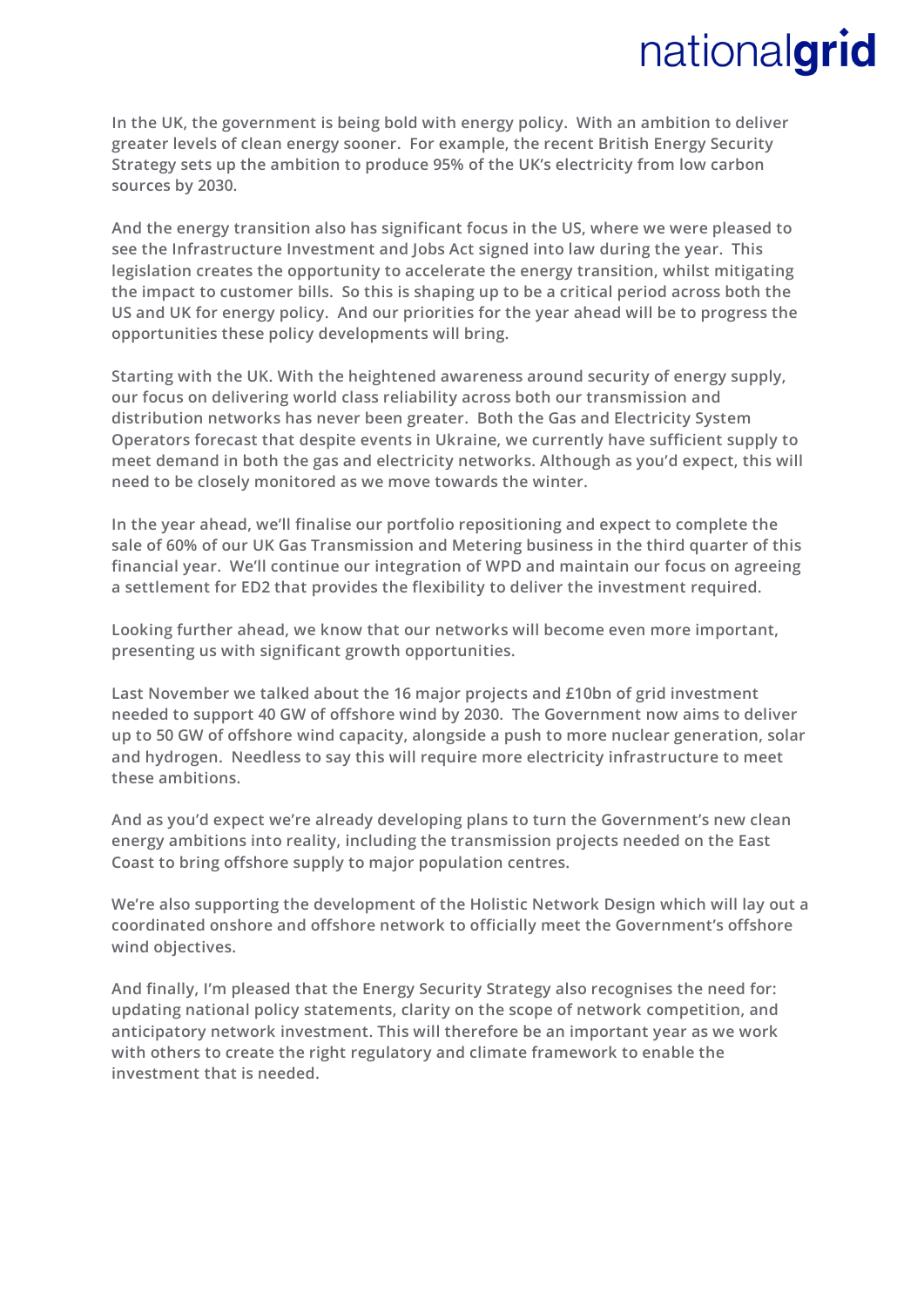**Moving now to the US priorities. We'll continue to work with the Biden administration and stakeholders on the Infrastructure Investment and Jobs Act to progress a number of projects. Including grid modernisation and resilience, deploying electric transportation infrastructure along highway corridors, and securing a regional hydrogen hub in the North East.** 

**In Massachusetts we expect decisions in the second half of the year on our regulatory filings for Electric Grid Modernisation, Advanced Meter Infrastructure, and our Phase 3 Electric Vehicle proposal. We also expect an order from the DPU on the Future of Gas proceedings, which could include the decision on the proposed regulatory framework, and a broader policy on the role of gas distribution networks in delivering state climate targets.** 

**In New York we're preparing for our next KEDNY and KEDLI rate fillings for April 2023. And we expect an outcome this year on National Grid Ventures' bid to install increased transmission capacity to Long Island to support up to 6 GWs of offshore wind generation expected over the next decade.** 

**We'll also continue to work with our states in developing net zero pathways. Last month we announced our Clean Energy Vision, setting out our plans to reduce reliance on fossil fuels and increase the use of fossil free gas, enabling homes and businesses to meet their heating needs without the use of fossil fuels by 2050.** 

**The plan set out four pillars: to continue to increase energy efficiency and reduce energy usage; to eliminate fossil fuels from our gas networks no later than 2050; to give customers tools to maximise benefits of pairing electric and clean gas solutions; and to support targeted electrification of heating where it's cost effective to do so.**

**Through our hybrid approach, we estimate that home heating costs could be 15% to 20% lower than under a full electrification approach. And in the next 12 months we'll channel this work into the public proceedings that are ongoing in both Massachusetts and in New York to help formulate pragmatic, long-term policy. And we'll be building several demonstration projects that support the delivery of this vision. For example, we're building a green hydrogen project in Hempstead, New York. This is one of the largest projects of its kind, and will aid in the decarbonising of networks by blending hydrogen into the existing distribution system. We'll also be hosting an event in New York in July where we'll showcase the work that we're doing to deliver clean, energy networks.** 

**And finally, I wanted to mention that we'll be publishing our second Responsible Business report alongside our Annual Report next month. This will highlight our progress against the commitments we set out in last year's Responsible Business Charter. I'll be hosting another event later in June to talk through the key messages as well as the priorities for the year ahead.** 

**So in summary National Grid's made significant progress over the last year, and we've got another busy and exciting 12 months ahead. Our strategic pivot to electricity announced last year is nearly complete as we look to finalise the transactions. Our focus on**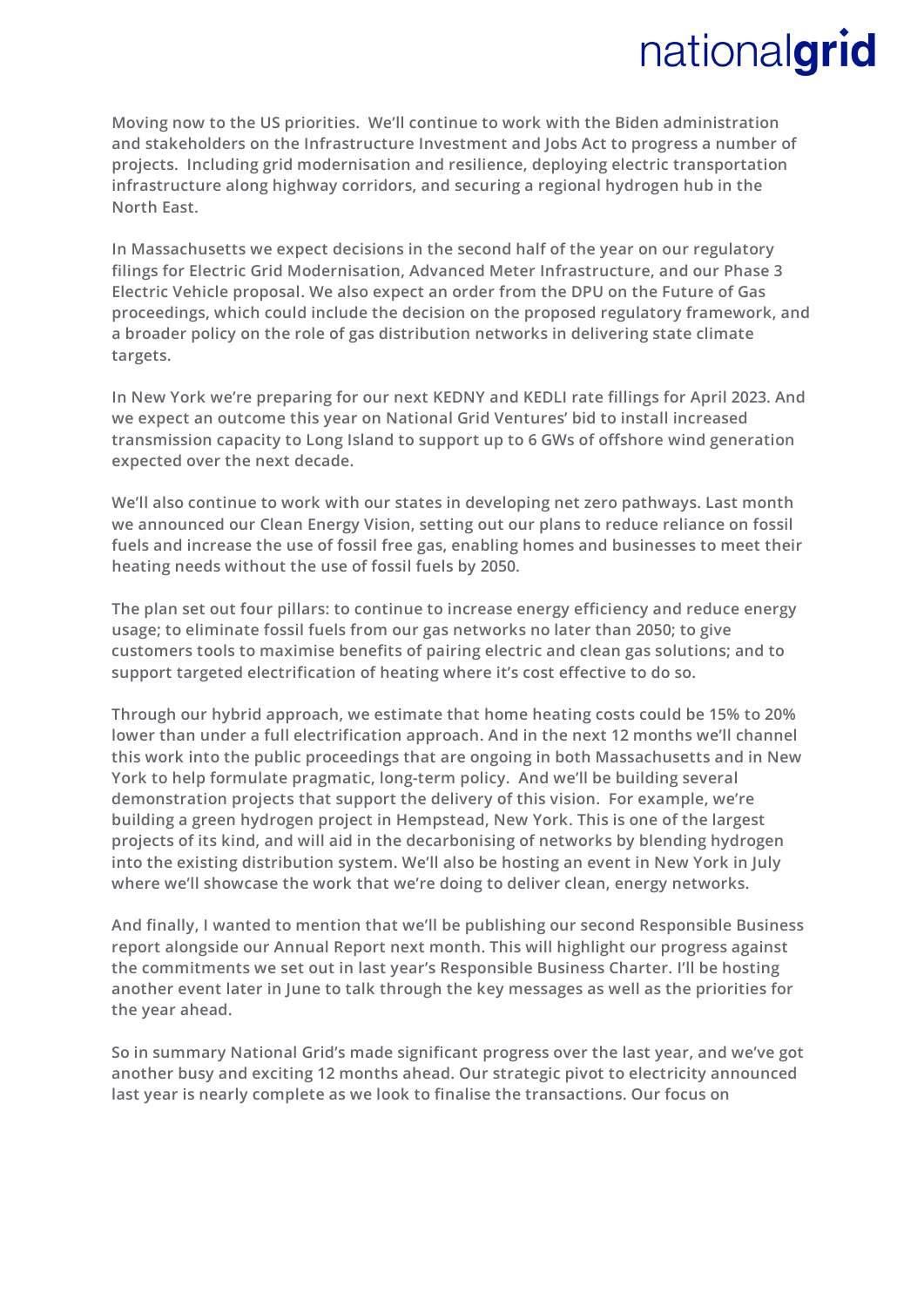**regulatory settlements continues, with particular focus in Massachusetts and the UK Electricity Distribution businesses. And our ongoing work with regulators and politicians will remain the focus as we help to define clean energy roadmaps to 2050.** 

**Over our five-year framework around £24bn or more than 70% of our investment is in decarbonising energy systems, and this makes us the Energy Transition company. Critically we'll be doing it in the most efficient and affordable way for all of our customers to help ensure that nobody is left behind.**

**So thank you for listening, and with that Andy and I will be happy to take your questions.**

**. . . . . . . . . . . . . . . . . . . . . . . . . . . . . . . . . . . . . . . . . . . . . . . . . . . . . . . . . . . . . . . . . . . . . . . . . . . . . . . . . . .**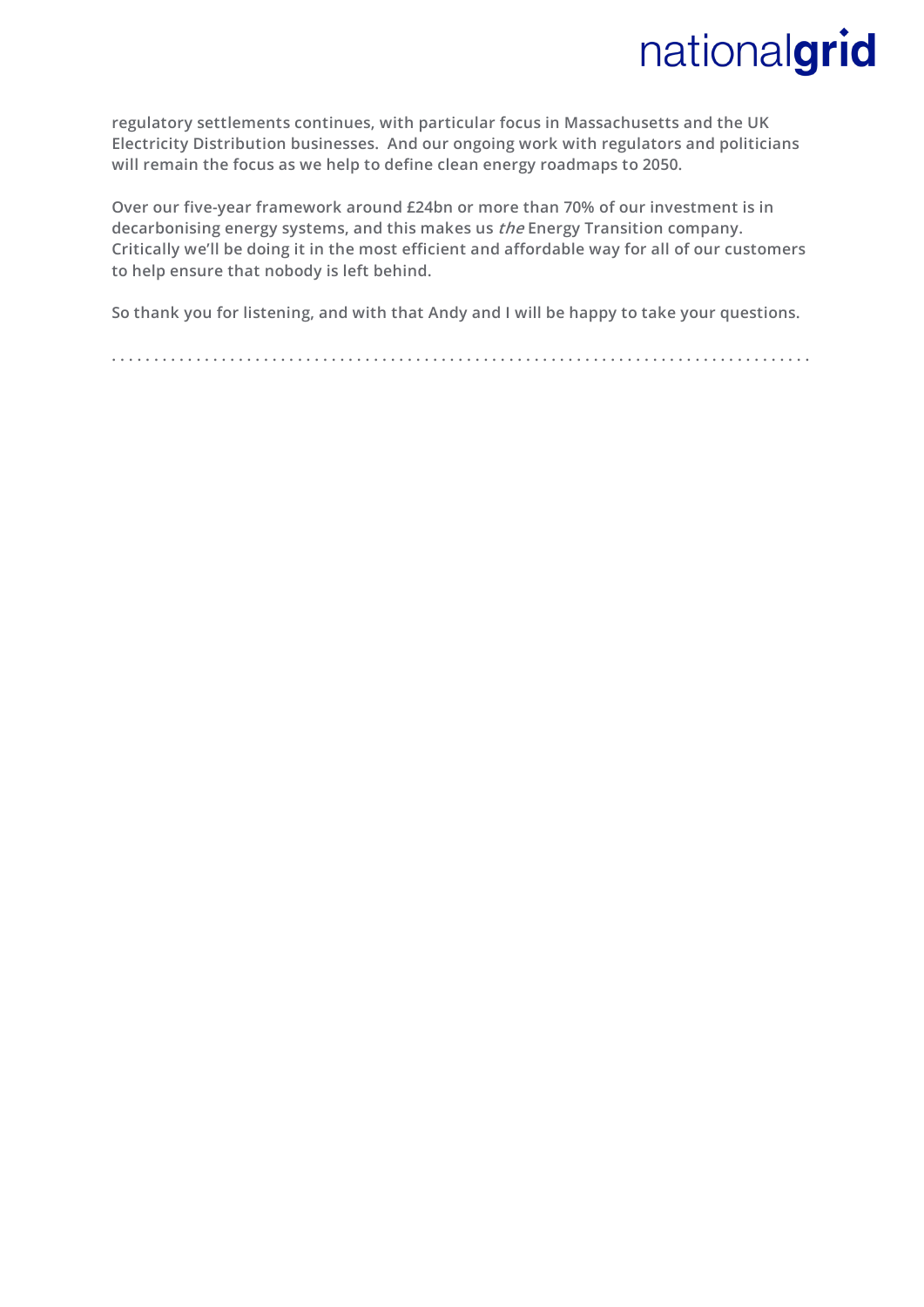#### **Questions and Answers**

#### **John Pettigrew, Chief Executive Officer**

**Okay. So, what I'm going to do, I'm going to take questions in the room first. But we've also got people who have called in, so we'll take the questions online second. So, who's first? John?** 

#### **John Musk, RBC**

**Thank you. Good morning. Just a couple of linked questions on the five-year plan. On capex, which was running just under £7bn this year, that's obviously at the top end of the £30bn to £35bn average over 5 years, so, is there not upward pressure to that number, both coming through from inflation and then, obviously, better asset growth and opportunities for you to invest? I'm just surprised that that isn't increased.**

**. . . . . . . . . . . . . . . . . . . . . . . . . . . . . . . . . . . . . . . . . . . . . . . . . . . . . . . . . . . . . . . . . . . . . . . . . . . . . . . . . . .** 

**And I guess linked to that, on the 6% to 8% asset growth target, also I would expect upward pressure there. Can you just remind us of what exactly you're assuming in terms of inflation within that 6% to 8%?**

**. . . . . . . . . . . . . . . . . . . . . . . . . . . . . . . . . . . . . . . . . . . . . . . . . . . . . . . . . . . . . . . . . . . . . . . . . . . . . . . . . . .** 

#### **John Pettigrew, Chief Executive Officer**

**I'll let Andy take the second one and let me just deal with the first one. So, I think we feel that the framework that we set out last year is one that we remain comfortable with. So, the £30bn to £35bn, when we look at the projects that we've got going on over the course of the next 5 years gives us comfort that that range is the right range. You know, typically, when you go down a level, we see some of the big projects that are finishing, such as in the investment we made in interconnectors, like the Danish interconnector, which will finish in 2024. But, at the same time, we are seeing increased investment in areas like Electricity Transmission.** 

**So, at the moment, John, we feel very comfortable that the £30bn to £35bn is a sensible range for the 5-year period.** 

**Obviously, when we look beyond that, we're going to be very interested to see how much of some of the proposed changes that the UK Government is setting out in the strategy document come to fruition and what that means for the investment beyond the 2026 period. But, for the period that we're in, we remain comfortable with the £35bn number that we've set out.**

#### **. . . . . . . . . . . . . . . . . . . . . . . . . . . . . . . . . . . . . . . . . . . . . . . . . . . . . . . . . . . . . . . . . . . . . . . . . . . . . . . . . . .**

#### **Andy Agg, Chief Financial Officer**

**John, on the inflation point, you'll have seen the 8.7% asset growth this year, and that, obviously, has had some benefits from RAV indexation feeding through in the UK.**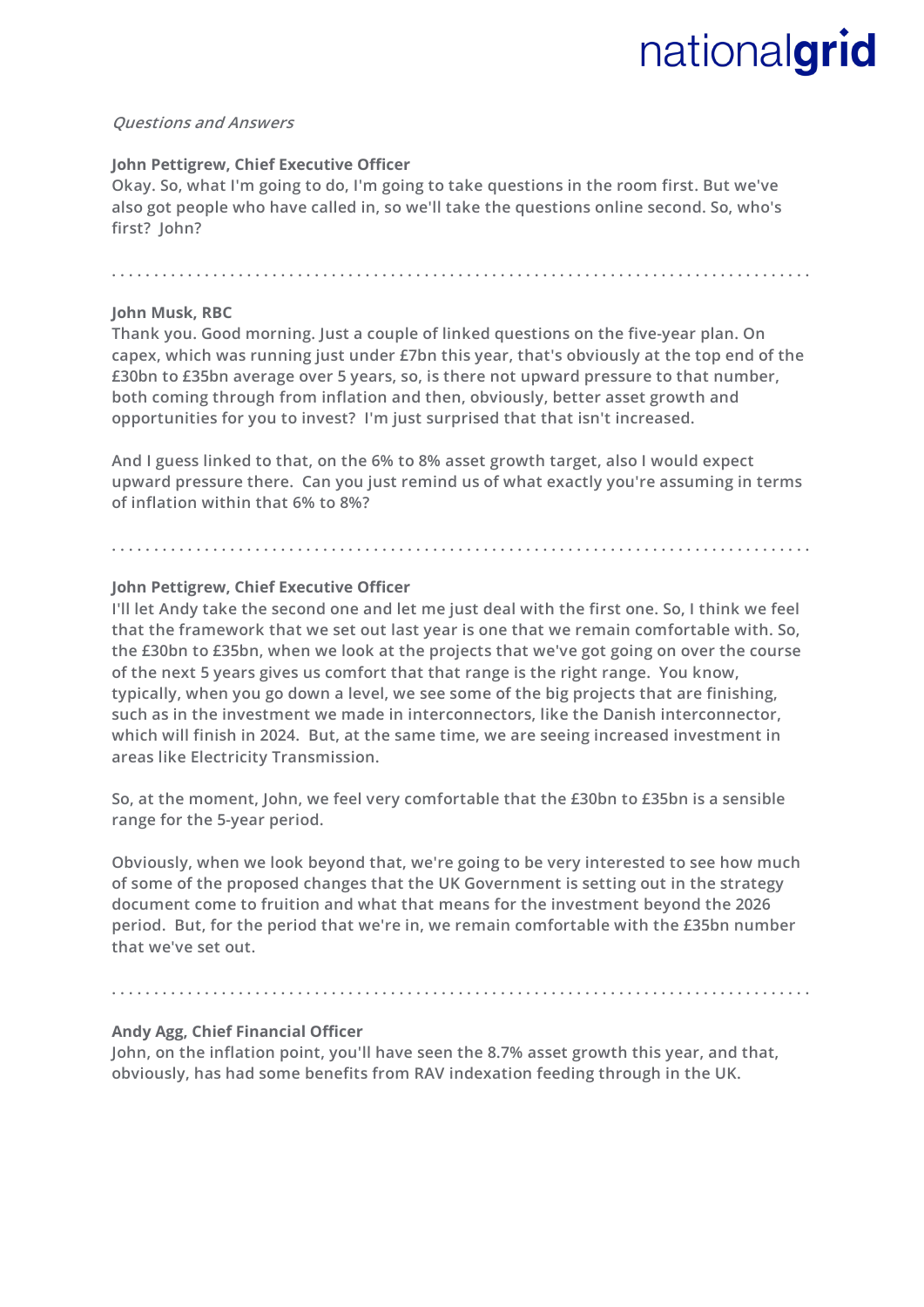**As we said, if you look forward, and based on what the forward curves are telling me, this isn't my assumption, you know, you see that inflation moderating again. I think that's why we see the 6% to 8%. Remember, it's a 5-year CAGR out to '26 still being good. Potentially, you know, we're obviously towards the higher end of that frame now than we were previously, but we still think that remains a good frame for now.**

### **Mark Freshney, Credit Suisse**

**Hi. I have two questions. Firstly, on the agreement with RWE on the New York Bight. Could you give us some colour as to the expected timeline it would take to lead to investment there, and what indicative investment costs could be etc?** 

**. . . . . . . . . . . . . . . . . . . . . . . . . . . . . . . . . . . . . . . . . . . . . . . . . . . . . . . . . . . . . . . . . . . . . . . . . . . . . . . . . . .** 

**And, secondly, sorry to pick you up on the 5-year plan again, but with inflation running at 11% RPI, which is a real benefit for you having bought WPD at just the right time, I'm surprised that your net debt to asset base, you still seem comfortable with it settling at the low 70s. Surely with this big inflation spurge and the exit of the property business, you know, potentially, it comes to high 60s on my numbers. So, I was just looking to understand why we're so different.**

**. . . . . . . . . . . . . . . . . . . . . . . . . . . . . . . . . . . . . . . . . . . . . . . . . . . . . . . . . . . . . . . . . . . . . . . . . . . . . . . . . . .** 

### **John Pettigrew, Chief Executive Officer**

**Okay. So, again, let me take the first question and I'll ask Andy to talk about inflation.** 

**So, in terms of our joint venture with RWE, I mean, first thing to say is that we were really pleased that we were successful in winning the auction. It is actually the largest of the seabed leases, but actually the lowest cost in a megawatt hour basis. Our share of it is just under 30%. So, as I said in my remarks this morning, the investment for the seabed lease is around \$300m.** 

**The next phase is actually the solicitation for the procurement of energy that that offshore wind would support. New York are running a solicitation. That will run through the course of this year.**

**But, in terms of Capex for actually doing the development, that's likely to be at the back end of this decade, so certainly not in the five-year framework that we've set out, but probably in the sort of, '27, '28, '29 period.**

**In terms of how much of the 3,000 MW of capacity we will do, well, that will be a function of the solicitation. And, as I've said many times, you know, our approach to these things is very disciplined in terms of taking these projects forward only where there are sensible returns relative to what we see in our regulated businesses.**

**. . . . . . . . . . . . . . . . . . . . . . . . . . . . . . . . . . . . . . . . . . . . . . . . . . . . . . . . . . . . . . . . . . . . . . . . . . . . . . . . . . .**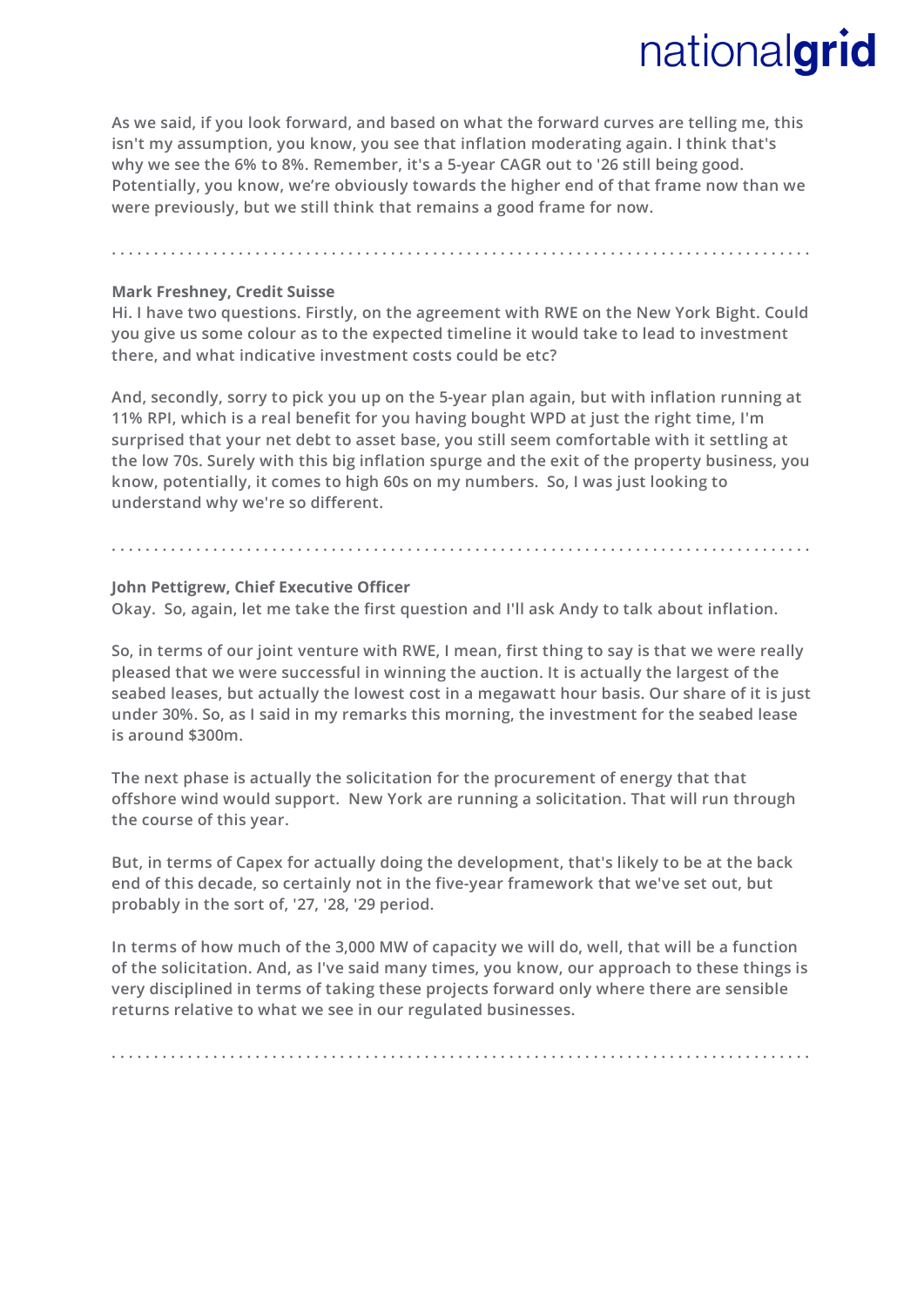#### **Andy Agg, Chief Financial Officer**

**I think on the net debt point, Mark, just to say a couple of things. One is that obviously within our net debt, there's also RPI-linked, around £4.5bn of that. There'll be an accretion piece of that which feeds through into your leverage calculation.**

**I think the other thing is point in time. You may be doing the maths on where we are today, maybe on a pro forma basis post-transaction, and, you know, you've seen from the numbers this morning that the cash performance has been strong this year. We're not trying to give forward guidance as to where we expect to settle. I'm looking out to the medium term given the higher investment, and that's what gets me to slightly above 70.**

**. . . . . . . . . . . . . . . . . . . . . . . . . . . . . . . . . . . . . . . . . . . . . . . . . . . . . . . . . . . . . . . . . . . . . . . . . . . . . . . . . . .** 

**. . . . . . . . . . . . . . . . . . . . . . . . . . . . . . . . . . . . . . . . . . . . . . . . . . . . . . . . . . . . . . . . . . . . . . . . . . . . . . . . . . .** 

### **John Pettigrew, Chief Executive Officer Shall we move forward a row? Go here first. Thank you.**

#### **Jenny Ping, Citi**

**Thanks. Two questions from me, please. Firstly, you touched on supply chain and inflationary pressures. I was more specifically thinking about the US, especially where we've seen meaningful wage increases and labour shortages. And you obviously talked about the delay of discretionary Capex. I presume that's temporary. So, can you just touch on a little bit in terms of, as we look forward, how you expect things to develop? And you also then go on to say rate cases apply to claw some of that back. What is the political appetite as we stand today in some of your jurisdictions on, you know, further utility bill increases, effectively?** 

**And then, secondly, just going back onto the New York Bight investment, you will have seen Eversource is looking to exit the US, and I think it's interesting that they point out some of their returns on the offshore wind space is very similar to those of networks. So, this makes me wonder whether, you know, you should really be focusing on the networks part of the business and some of the growth coming through given it's a much lower risk investment opportunity and, yeah, any thoughts around that would be great? Thanks.**

**. . . . . . . . . . . . . . . . . . . . . . . . . . . . . . . . . . . . . . . . . . . . . . . . . . . . . . . . . . . . . . . . . . . . . . . . . . . . . . . . . . .** 

#### **John Pettigrew, Chief Executive Officer**

**So, in terms of supply chain and inflation, I mean, so what we're seeing is relatively modest at the moment at the group level. We are seeing some cost pressures in the US, and in the UK, a small uptick in terms of direct labour in terms of union negotiations. The most recent one we settled was just above 4%, I think.** 

**But we've been able to take some mitigating actions as well. We've got a lot of long-term contracts in place for a lot of the Capex in both the US and the UK and we've been able to extend some of them. We've been able to change some of our suppliers too. So, we've got some mitigating actions which means we are seeing modest inflationary pressure in**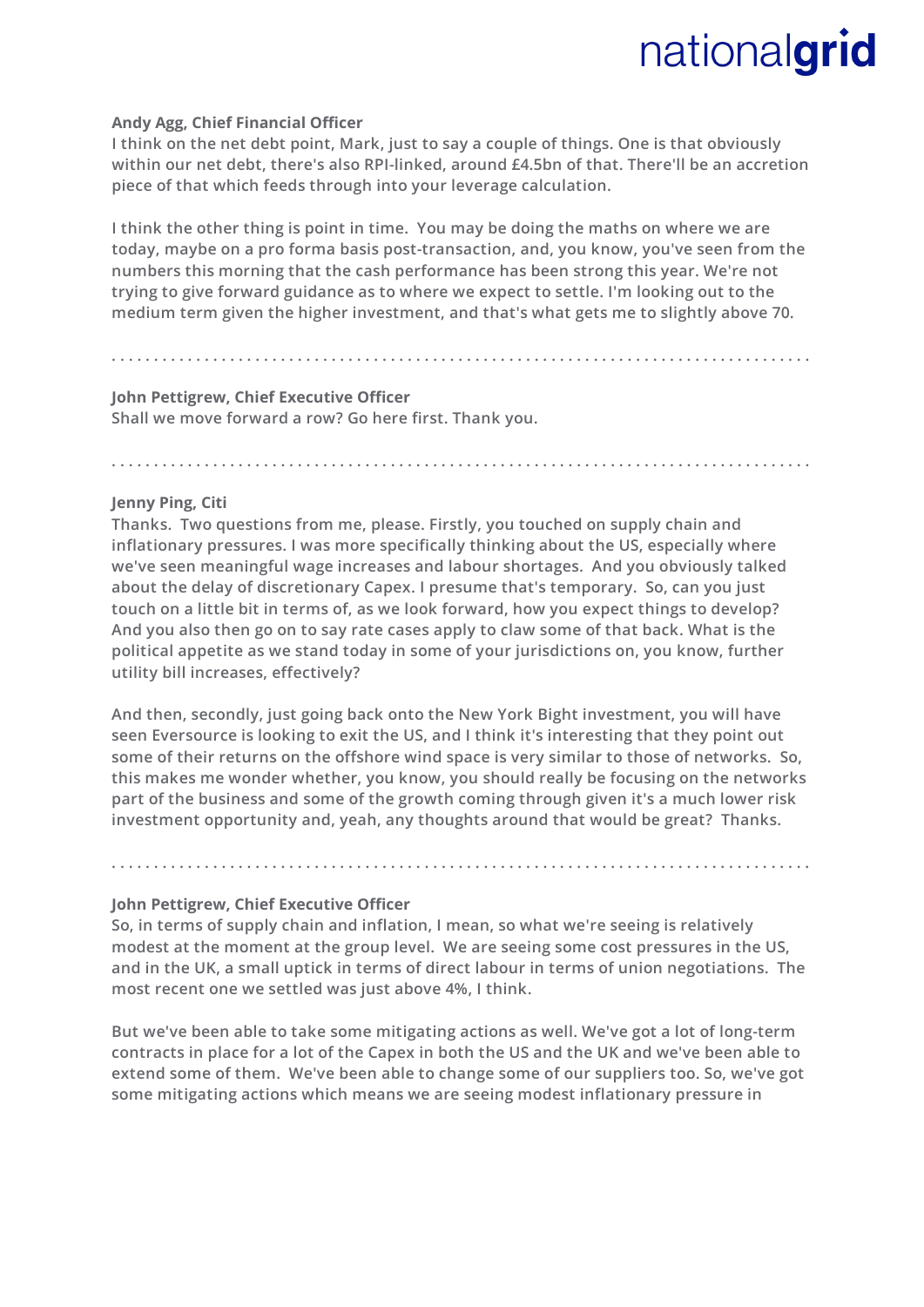**terms of the cost base in the US and the UK, but not something that's material at this stage, and we continue to look for opportunities to mitigate that.**

**In terms of the regulatory environment, well, as you know, in Massachusetts, we've got five-year rate cases, and we've just entered into a new one for Massachusetts Gas. So, that has indexation in it in terms of revenues. So, on the electricity side, it's RPI plus 1.7%. On the gas side, it's inflation plus 1.3%. So, that drives through over the next five years on the Massachusetts side, and we've agreed that with the regulator most recently.**

**In New York, as I said earlier, we've just extended on the KEDLI and KEDNY rate case. Actually, for the extension year, I think we see an increase of around about 5% on the revenues, and Capex is about \$1.3bn for that incremental year. We'll now enter into discussions with the regulator for KEDLI and KEDNY for the longer-term rate cases, but that's a year-long process. So actually, new filings won't be implemented until April 2024.** 

**In terms of the second question, Jenny, well, I can't speak for Eversource, I can only talk for National Grid. You know, as I've said previously, our approach to developments outside of the regulated networks business is to use the capabilities we've got in adjacent markets where we think there's an opportunity to earn returns that are better than what we would see in our core business.** 

**We did see the RWE joint venture as an opportunity. It allows us to develop transmission offshore, working with, I think, the second largest developer in the world on offshore wind. You know, that's not a skillset that we have, but we are one of the biggest offshore developers of transmission, so we bring a lot of capability to that.** 

**But we apply a disciplined approach, and the decision as to whether we take that project forward will be determined in a disciplined way based on the returns that we see. We'll have a better view on that once we get through the solicitation in terms of what the state are willing to pay for the energy associated with those windfarms. But we'll take it step by step. And we have the ability to exit should we need to without any loss to National Grid.**

**. . . . . . . . . . . . . . . . . . . . . . . . . . . . . . . . . . . . . . . . . . . . . . . . . . . . . . . . . . . . . . . . . . . . . . . . . . . . . . . . . . .** 

#### **Chris Laybutt, Morgan Stanley**

**Good morning. A couple of questions. First, looking at the big picture, looking forward, you've just provided us with a new slide today which has your strategic priorities and, included in that is a shift from gas to electricity. Do we assume that this means you'll continue that process? And are you really flagging an ongoing shift, or beyond Gas Transmission, are you happy with the portfolio as it currently stands?** 

**And then in terms of your Electricity Transmission guidance, I'm just wondering whether you can unpack the impacts this year Andy, or in fiscal '23. Previously, where you're expecting revenue to increase and so, therefore, if we're going to treat this as a one-off, which we will, what sort of number should we be looking at when we think about our revenue for the following year? So, how much rebound can we expect and what's the extent of the one-off impact? Thank you very much.**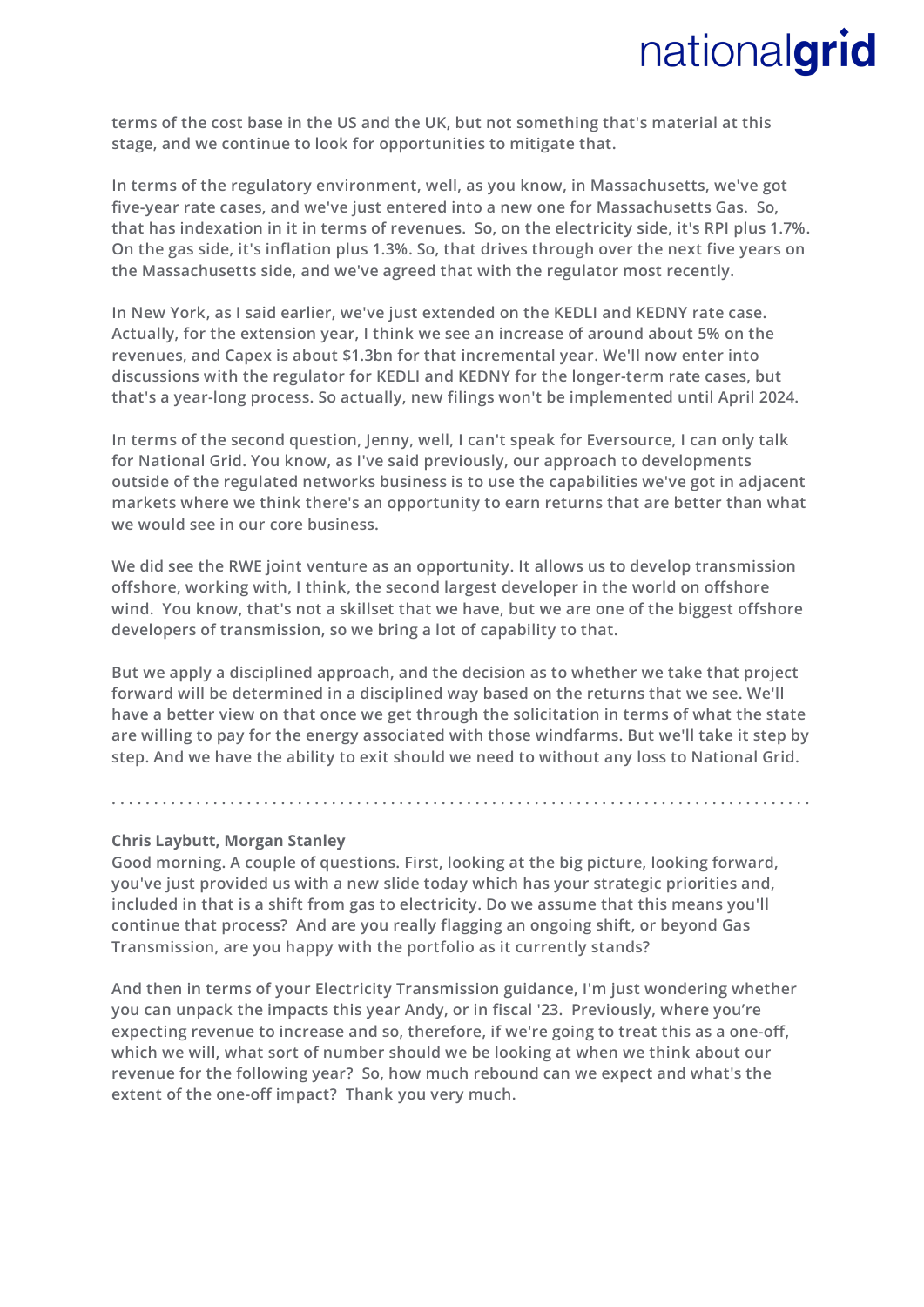#### **John Pettigrew, Chief Executive Officer**

**Again, I'll take the first and I'll let Andy take the second. So, in terms of the first, our position hasn't changed to what I set out last year, Chris. We took the decision last year to do the strategic pivot. We're nearly through that in terms of the transactions. Where that leaves National Grid is 70% electric, 30% gas, broadly 50/50 US/UK, which is a portfolio shift we're very comfortable with because I think it reflects my sense of how the energy transition is going to play out.** 

**. . . . . . . . . . . . . . . . . . . . . . . . . . . . . . . . . . . . . . . . . . . . . . . . . . . . . . . . . . . . . . . . . . . . . . . . . . . . . . . . . . .** 

**Gas is going to have an incredibly important role to play, and we see that playing out massively in the US. You would have seen a few weeks ago that we launched the vision for our Gas business. I think a lot of people have even been thinking around what's the roadmap for gas as part of the energy transition and how it supports the targets that have been set by the states. National Grid did a huge amount of work looking at what that roadmap might look like and how we can deliver a proposal and a solution that's actually affordable to customers.** 

**As I've set out this morning, what we've set out is a hybrid solution, a mixture of energy efficiency, fossil-free gas and electrification of heat pumps. That, we believe, will deliver a solution that meets the targets set in New York and in Massachusetts but does so at a cost of between \$800 and \$1000 per year lower for customers. It is a vision. It will require work with the regulators and with key stakeholders to turn that vision into reality, but that's the next task for us. It was launched, and launched very well, I think, and received very well as a think piece.** 

**And, as I also said this morning, we'll now start to do some demonstration projects, both in terms of how you inject hydrogen into the network and the role that that can play, but also renewable natural gas. And there's a huge source of renewable natural gas in the US – I think there's 19,000 water treatment plants and 17,000 farms, all of which have access to renewable natural gas which, if you can capture, is fantastic because it avoids methane going directly into the atmosphere, and we can then use the existing pipeline to provide that to customers.**

**So, it's a clear vision that we've set out in terms of how we see gas going forward, but I'm very comfortable with the overall shape of the portfolio.**

**. . . . . . . . . . . . . . . . . . . . . . . . . . . . . . . . . . . . . . . . . . . . . . . . . . . . . . . . . . . . . . . . . . . . . . . . . . . . . . . . . . .** 

#### **Andy Agg, Chief Financial Officer**

**Chris, in terms of the Electricity Transmission question, obviously, you'd have seen, I mentioned the one-off impact of the Western Link revenue return, which is going through next year's numbers. That's up to around £150m - the fast money elevation of that.** 

**So, other than that, as you would normally expect, you'd anticipate that, over the five years of the price control, the underlying performance of ET would then reflect the ongoing investment and the growth of the RAV and all the other factors which have**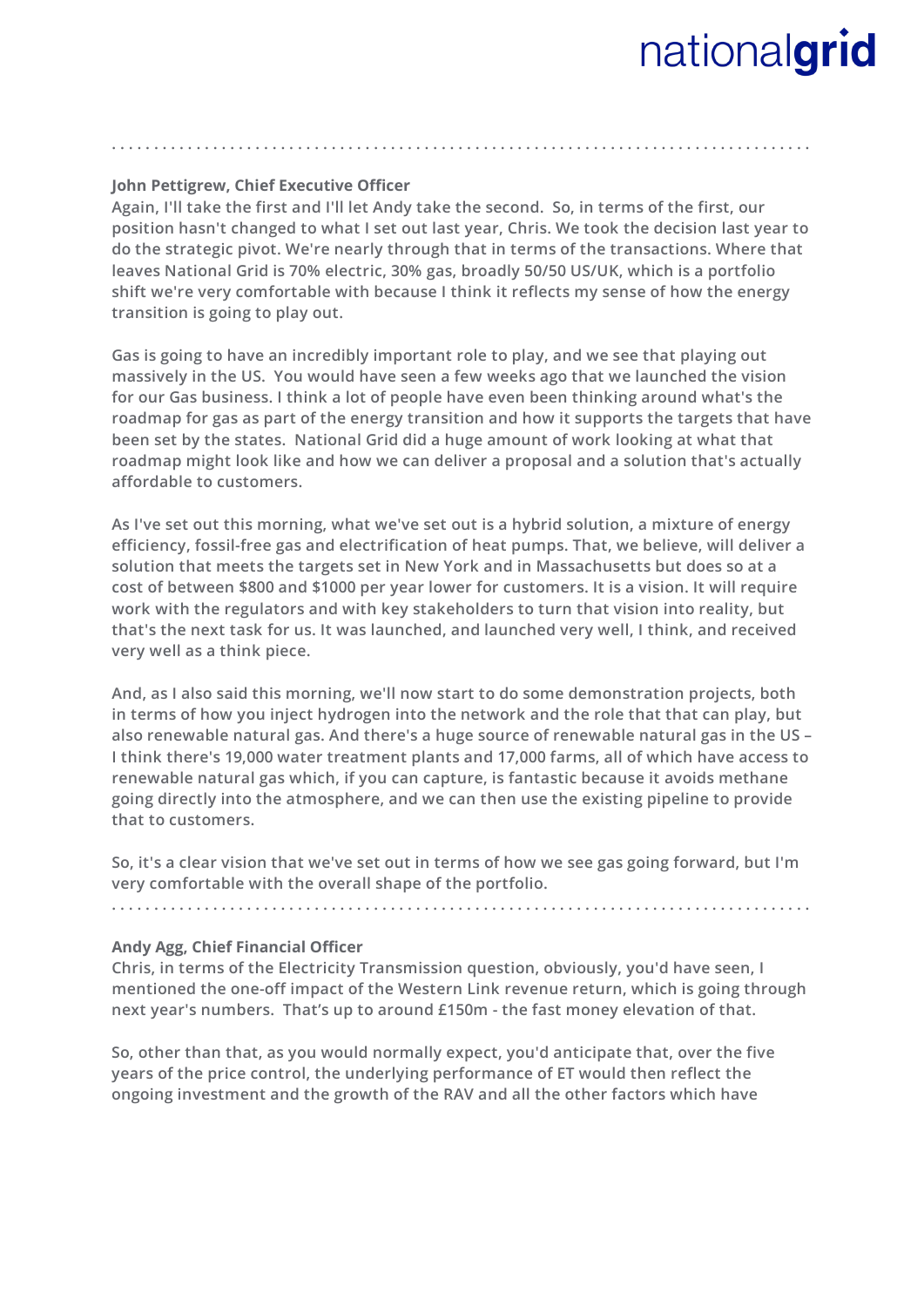**adjusted into this year. So, it's really just Western Link as the one-off into next year, and then you'd expect a return to the normal profile.**

**. . . . . . . . . . . . . . . . . . . . . . . . . . . . . . . . . . . . . . . . . . . . . . . . . . . . . . . . . . . . . . . . . . . . . . . . . . . . . . . . . . .** 

#### **John Pettigrew, Chief Executive Officer**

**Shall we go over there and then we'll do Dominic after that if that's okay?** 

**. . . . . . . . . . . . . . . . . . . . . . . . . . . . . . . . . . . . . . . . . . . . . . . . . . . . . . . . . . . . . . . . . . . . . . . . . . . . . . . . . . .** 

#### **Deepa Venkateswaran, Bernstein**

**Thank you. I have three questions. So, starting with the Western Link, just a clarification. So, the £150m that you're returning, is that just your fast money disallowance from the past or is there also a RAV impact that we need to consider? So, I think it used to be 85/15 Totex in the previous period, so, retrospectively, should we also adjust the outperformance that we may have counted?**

**Secondly, on inflation, Andy, could you just maybe tell us what you're assuming for inflation for the asset base and the inflation link debt for this year? I know you've guided to £300m more finance expenses, so maybe if you can just calibrate that?**

**And the last question on New York Bight, obviously, you'll bring the transmission construction abilities to bear, but I presume you will end up owning 30% of the entire offshore wind project or is there a plan to further restructure with RWE such that they just own the generation and you own transmission, or will you be owning, essentially, 30% of a large offshore windfarm? Thank you.** 

**. . . . . . . . . . . . . . . . . . . . . . . . . . . . . . . . . . . . . . . . . . . . . . . . . . . . . . . . . . . . . . . . . . . . . . . . . . . . . . . . . . .** 

#### **John Pettigrew, Chief Executive Officer**

**Okay. I'm going to answer one and a half of those, and I'll give one and a half to Andy. So, let me start with the last one in terms of New York Bight. So, it is a joint venture for the whole project, so, effectively, we would end up being a just under 30% holder of the windfarms, including the transmission.** 

**One of things, I would say is that, as we see the aspirations have been set over the Biden Administration and our states, I think the opportunity for offshore grids in the US is similar to what we're seeing in the discussions on the North Sea in the UK, and therefore there may be an opportunity in the longer term to do transmission only offshore investment. That's not there today but, clearly, it's something you could see happening. In the meantime, the opportunity for us to bring our expertise offshore is through joint ventures, like the one we've got with RWE. But there's no suggestion that we're going to change the shape of that joint venture.**

**In terms of Western Link, I'll just say, at the highest level, this is the return of the outperformance. The Western Link was a unique project using new technology. Ultimately, like often with these new technologies, you get periods where the**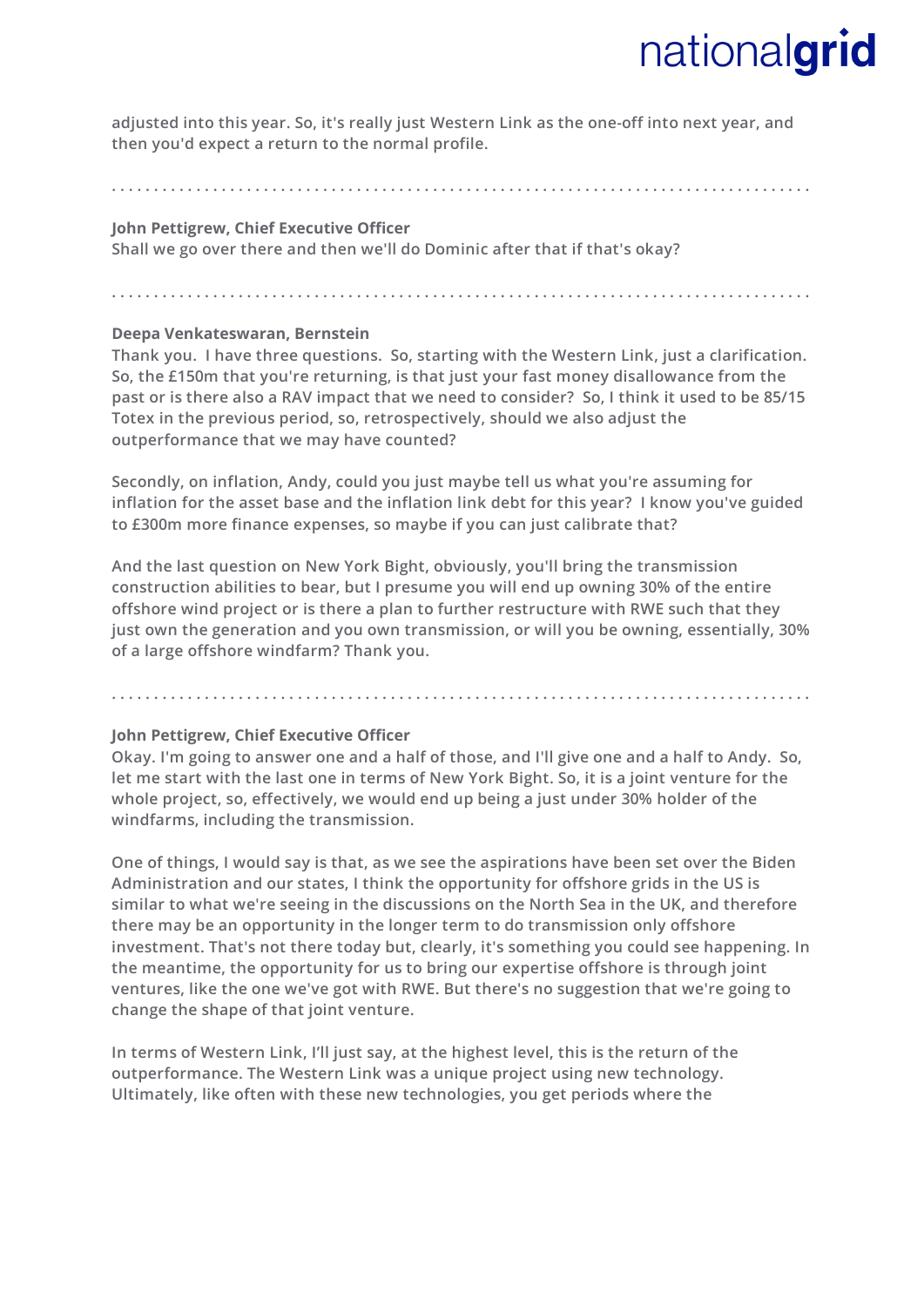**commissioning goes through a sort of, bumpy start, and we certainly saw that with Western Link. As a result, against our licence obligations, it was slightly later than anticipated. As I remind Ofgem on a frequent basis, actually that technology is saving customers hundreds of millions because the alternative would be another cable.** 

**Nonetheless, what we agreed with Ofgem, which I think was sensible, was, even though it was late, it was actually delivered significantly lower than the allowance that was set, and it's that allowance that, effectively, will be returning to customers so that there isn't an outperformance for Western Link for both ourselves and for Scottish Power.** 

**In terms of the split between the fast and slow money, I'll hand that to Andy.**

#### **Andy Agg, Chief Financial Officer**

**Deepa, just to be clear and to build on John's answer there, we didn't recognise any of that outperformance over prior years. So, effectively, none of that has been reported through our previous years' ROEs or earnings. So there is no downward adjustment either to the RAV or to ROE as a result of that giveback, but it's a one-off catch-up, if you like, for all of the revenue that we've previously started to collect.**

**. . . . . . . . . . . . . . . . . . . . . . . . . . . . . . . . . . . . . . . . . . . . . . . . . . . . . . . . . . . . . . . . . . . . . . . . . . . . . . . . . . .** 

**And then I think the other question was your inflation one around what we are assuming for next year. Obviously, inflation's been reprinted yesterday. I think, you know, the key thing for us is actually we've assumed, in our modelling, ahead of yesterday, around 9% headline RPI. But the reality is, as I explained this morning, because of the RPI debt book that we carry, there is a relatively broad offset between how it flows through an operating profit level and what eventually turns up in earnings because of the accretion. So, if you get, increments up or down from that 9%, there will be a relatively broad offset as well.**

**We haven't guided in terms of expectations around what RAV indexation may do next year. That's actually based on closing spot at 31st March, and I'm not going to try and second guess what closing spot might be in 12 months' time.**

**. . . . . . . . . . . . . . . . . . . . . . . . . . . . . . . . . . . . . . . . . . . . . . . . . . . . . . . . . . . . . . . . . . . . . . . . . . . . . . . . . . .** 

#### **John Pettigrew, Chief Executive Officer**

**I think Dominic was next.** 

**. . . . . . . . . . . . . . . . . . . . . . . . . . . . . . . . . . . . . . . . . . . . . . . . . . . . . . . . . . . . . . . . . . . . . . . . . . . . . . . . . . .** 

#### **Dominic Nash, Barclays**

**Hi. A couple of questions from me, please. Firstly, could you just give us, sort of, a summary of the timeframe and what the major milestones are for this offshore wind grid and the MPI policy? When are we going to hear decisions from the Government and who's going to be owning it and when, realistically, are we are going to see start construction on that?**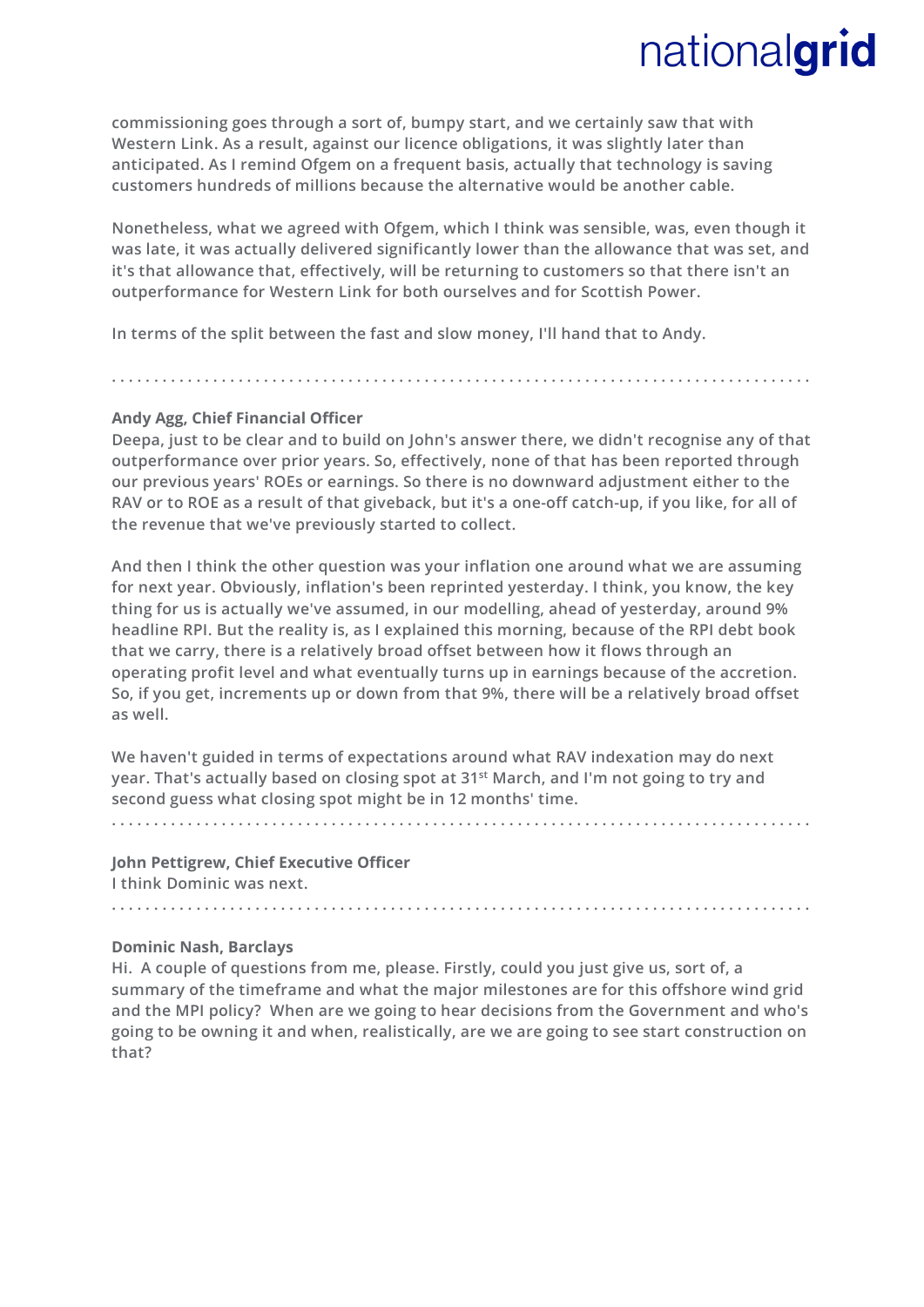**And sort of, flipping onto your Capex numbers and the baseline in RIIO-T2, are you lining up for an uncertainty mechanism yet for increased capex? I don't believe anything's been put through the system yet, but can you just give us an update on how that works?** 

**I know it's a cheeky one because I did say two, but I'm going to throw another one in. Going back to the dreaded inflation numbers, the ROREs that you reported in the UK on the numbers just up there, have got a long run inflation number embedded in that, which I don't believe is a spot number. It's a long run assumption number. Can you just give us, sort of, a detail of what number you use for that? And what financing outperformance do you think that you would have made in the last year's number, please?**

**. . . . . . . . . . . . . . . . . . . . . . . . . . . . . . . . . . . . . . . . . . . . . . . . . . . . . . . . . . . . . . . . . . . . . . . . . . . . . . . . . . .** 

#### **John Pettigrew, Chief Executive Officer**

**Okay. So, let me take the first and second, and I'll let Andy take the third.**

**So, in terms of MPIs specifically as opposed to any offshore regime for transmission, I'll separate out the two because, there's two debates going on at the moment. In terms of MPIs, as you know, National Grid has been advocating for the next evolution of interconnectors. Its multipurpose interconnectors, which, for those who are not close to it, is basically a traditional country-to-country interconnector that also allows windfarms to connect into it, which gives them access to the European market and the UK market.** 

**We've been in discussions with BEIS and Ofgem around creating the right business model to encourage that type of investment and have been really advocating for them to take one forward in, sort of, a pilot phase where we actually put a business model in place, test it and then create a regime around it going forward. That discussion is going on. We're very hopefully that over the next few months we'll try and land a decision on that. That may or may not create an opportunity then to take some developments and investment forward, but we're working with a number of partners in Europe on those types of developments.**

**More broadly, there is a consolation that is due to land any day now on how Ofgem see the offshore regime for transmission, on whether that's the evolution of the OFTO model. But also, with the Holistic Network Design, we're expecting there to be potentially links between one offshore windfarm and another, and having transmission links between it and then what's the regime around that? It's not an OFTO, it's not an onshore transmission investment, so what is it and what's the regime look like around that? I'm pretty sure it's imminent, and, in fact, I think we're expecting it this month, but whether it's going to land this month, I'm not sure. But it's definitely soon.** 

**In terms of the Capex numbers and uncertainty mechanisms, actually, we've got lots of them. So, you know, of the £8bn of ETs investment, about £5bn of it was in the baseline and quite a lot of it is through uncertainty mechanisms.**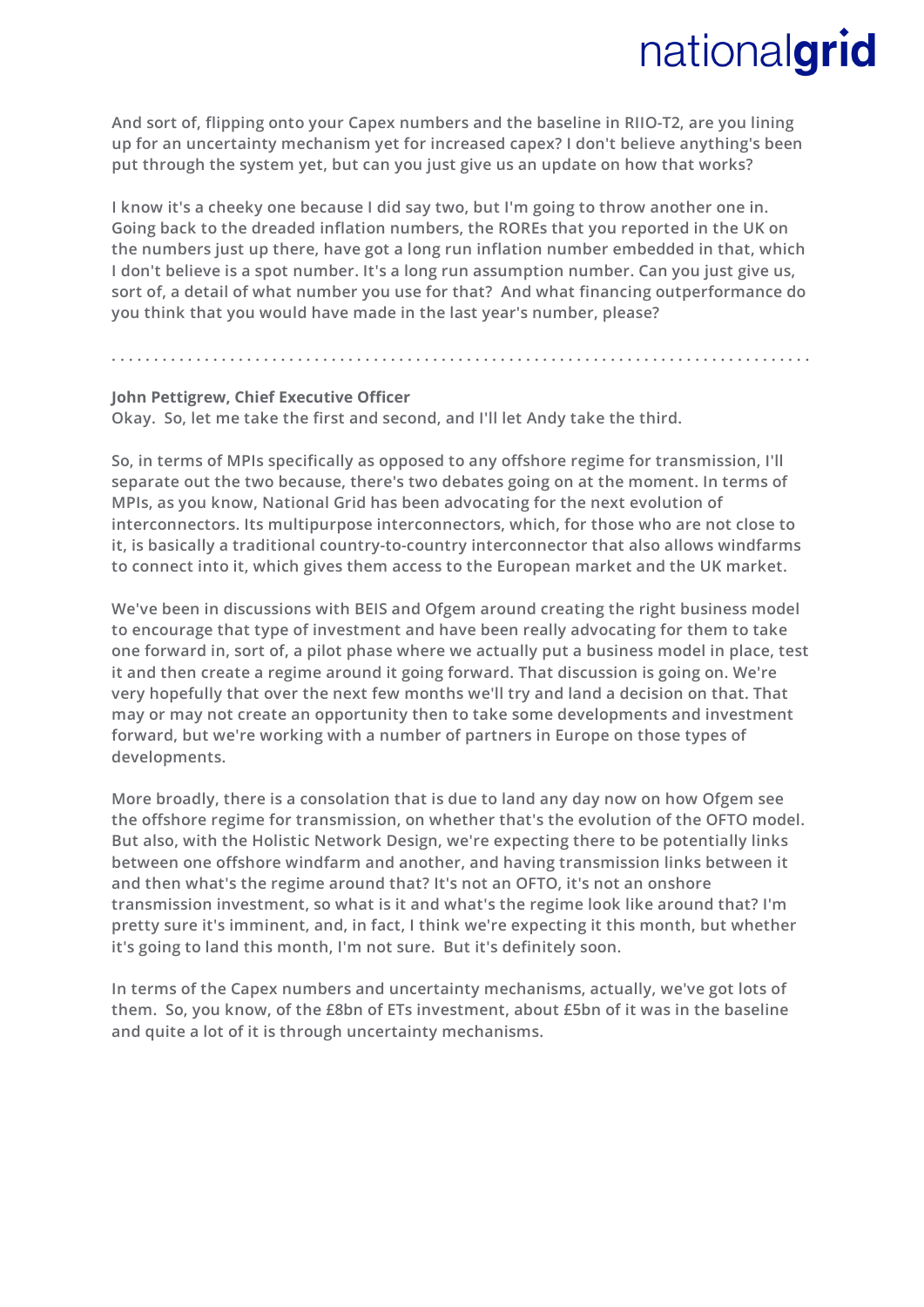**I think the team have already done something like 16 submissions for uncertainty mechanisms which are at different phases. Some of them are relatively modest in terms of size and Capex. Some of them are rather larger.** 

**The two East Coast links, the one with Scottish Power and the one with SE, are going through the process of agreeing with Ofgem what the allowances will be for them. They sit in that, sort of, process of uncertainty mechanisms as well. We've got a whole host of them around cyber investments and smaller types of investments as well.**

#### **. . . . . . . . . . . . . . . . . . . . . . . . . . . . . . . . . . . . . . . . . . . . . . . . . . . . . . . . . . . . . . . . . . . . . . . . . . . . . . . . . . .**

#### **Andy Agg, Chief Financial Officer**

**There was two parts of the question, I think. In terms of our normal long-run assumptions that we use for the metrics that we report, we've tended to use 3% as a long-run RPI assumption and 2% as a long-run CPIH assumption, and that's historically been roughly the wedge between the two, and that's what we've used, certainly since we introduced those metrics.**

**In terms of last year, as ever, there's not an easy answer to actual financing performance. If you remember, T2 now is on a CPIH basis. Average CPIH last year was around 3.7, as you'll have seen, for example, by the dividend increase.** 

**Within our debt book, we also have a fair amount of RPI debt still within the Electricity Transmission business, which acts as a bit of an offset to some of that increased inflation going through the debt allowance as well.** 

**So, actually, in terms of the current year, we haven't seen a significant uptick in overall debt performance. We've seen some upside, but, as I say, if you take the 3.7 CPIH, offset by the fact that there's an RPI tranche in the debt book, that tends to act as a drag on it.**

**. . . . . . . . . . . . . . . . . . . . . . . . . . . . . . . . . . . . . . . . . . . . . . . . . . . . . . . . . . . . . . . . . . . . . . . . . . . . . . . . . . .** 

#### **John Pettigrew, Chief Executive Officer**

**So we go there and then come back to you, if that's okay? I'm trying to do it on a fair basis, whoever gets their hand up first.** 

#### **Verity Mitchell, HSBC**

**Morning. I've just got two questions. One is about the share of investment in NGV. I mean, you've almost got a quarter of your investment this year coming from NGV and, with Bight, which you've won since the Capital Markets Day. Should we see that share of NGV growing in terms of the business, both investment and size of the business?** 

**. . . . . . . . . . . . . . . . . . . . . . . . . . . . . . . . . . . . . . . . . . . . . . . . . . . . . . . . . . . . . . . . . . . . . . . . . . . . . . . . . . .** 

**And, secondly, on, I suppose, ED2. You're making 400 basis points of outperformance in UK ED2. Do you see pressure on the upcoming review in terms of efficiencies given that**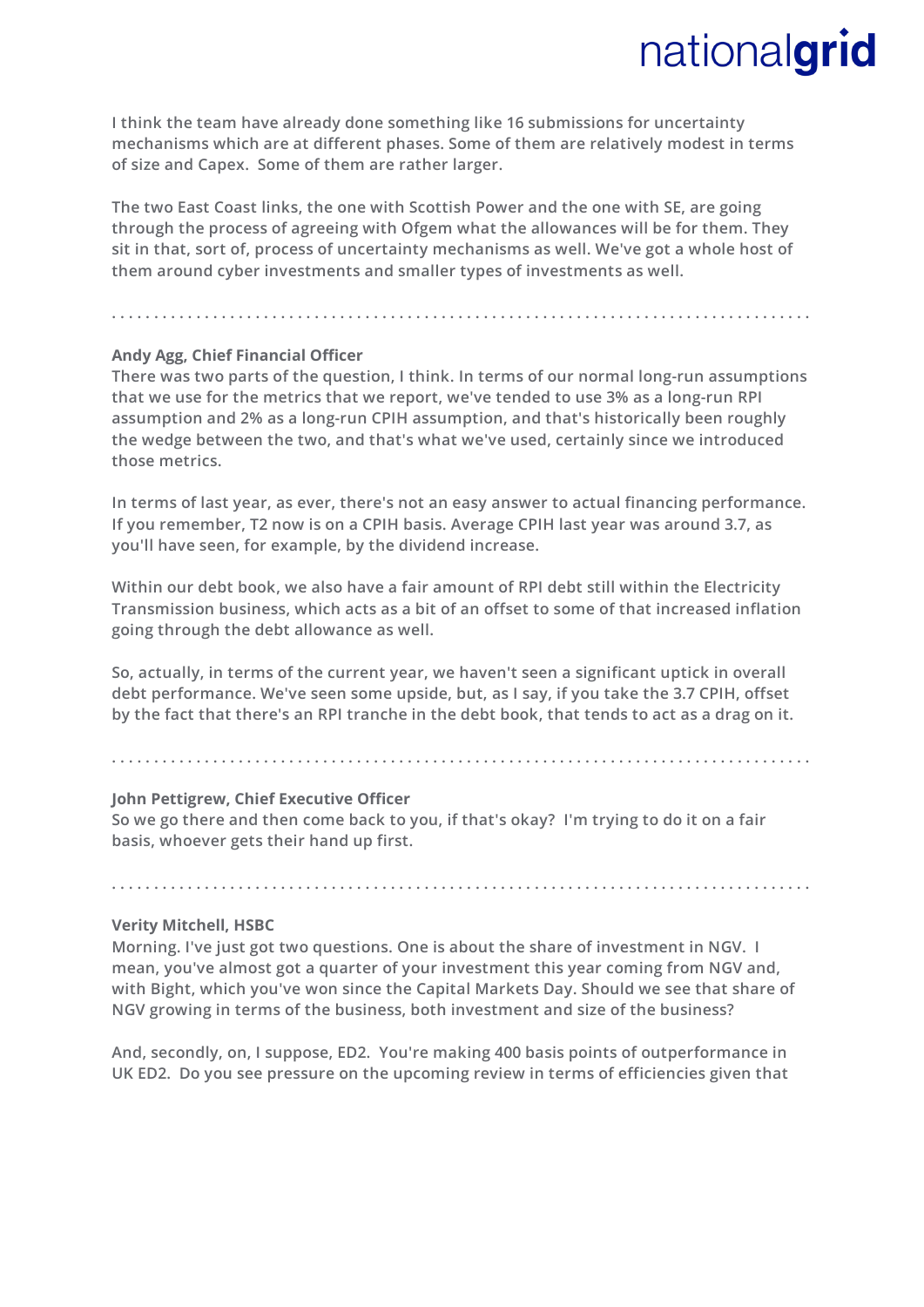**risk-free rates are going up? There's got to be a squeeze somewhere. How do you see that panning out?**

### **. . . . . . . . . . . . . . . . . . . . . . . . . . . . . . . . . . . . . . . . . . . . . . . . . . . . . . . . . . . . . . . . . . . . . . . . . . . . . . . . . . .**

#### **John Pettigrew, Chief Executive Officer**

**Yes, in terms of National Grid Ventures, I mean, the numbers are slightly distorted this year for the reason you said, which is, you know, \$300m of it is for a single payment for the seabed lease. Actually, our view on National Grid Ventures hasn't changed in terms of the £30bn to £35bn. I think we set out, in November last year, that we expect £2bn to £3bn of it be to be in National Grid Ventures and that remains our view.**

**As I said, as new opportunities come on, we see others completing. As I said, we completed IFA2, we completed NSL, the Norwegian interconnector, and we're just about at the tail end of the Danish interconnector. So, they will start to tail off as other investments come through. But £2bn to £3bn still remains the guidance with regard to that.** 

**And, with regards to Electricity Distribution and WPD, we're really pleased with the performance of the business. If you look at the underlying performance of the business, a lot of that 400 basis points above base is coming through the incentives, in particular, through customer satisfaction, reliability and great response times to outages. I think that's driving about 300 basis points of it. That aligns very much with what customers are asking of us and what customers want. And they are getting the benefits of that.** 

**As we look to the discussions with Ofgem for ED2, one of the things we do want to emphasis is just the benefits of incentives and how those incentives can drive great performance and give customers real benefits as well.**

**In terms of efficiency, hopefully you picked up in my remarks this morning, we've set out a plan that's got a huge amount of support from our customers and from our stakeholders. It sets out an investment plan which I think is 25% higher in the next 5 years than in the last 5 years, but, on a CPIH basis, broadly holds the customer bills flat, which, effectively, embeds around £700m of efficiency savings over that 5-year period.** 

**So, I think we've deliberately put in place a plan that has got that balance right between meeting customer needs, doing the investments needed for the energy transition, but recognising affordability is really important.** 

**. . . . . . . . . . . . . . . . . . . . . . . . . . . . . . . . . . . . . . . . . . . . . . . . . . . . . . . . . . . . . . . . . . . . . . . . . . . . . . . . . . .** 

#### **Sam Arie, UBS**

**Hi. Thanks very much for the presentation today. Obviously, a good full year result, but if there was anything to be disappointed about today, which we're touching on in some of the questions, it's the fact that the five-year framework hasn't moved upwards. I think Mark asked a good question about this on the asset side and we've had a few, kind of,**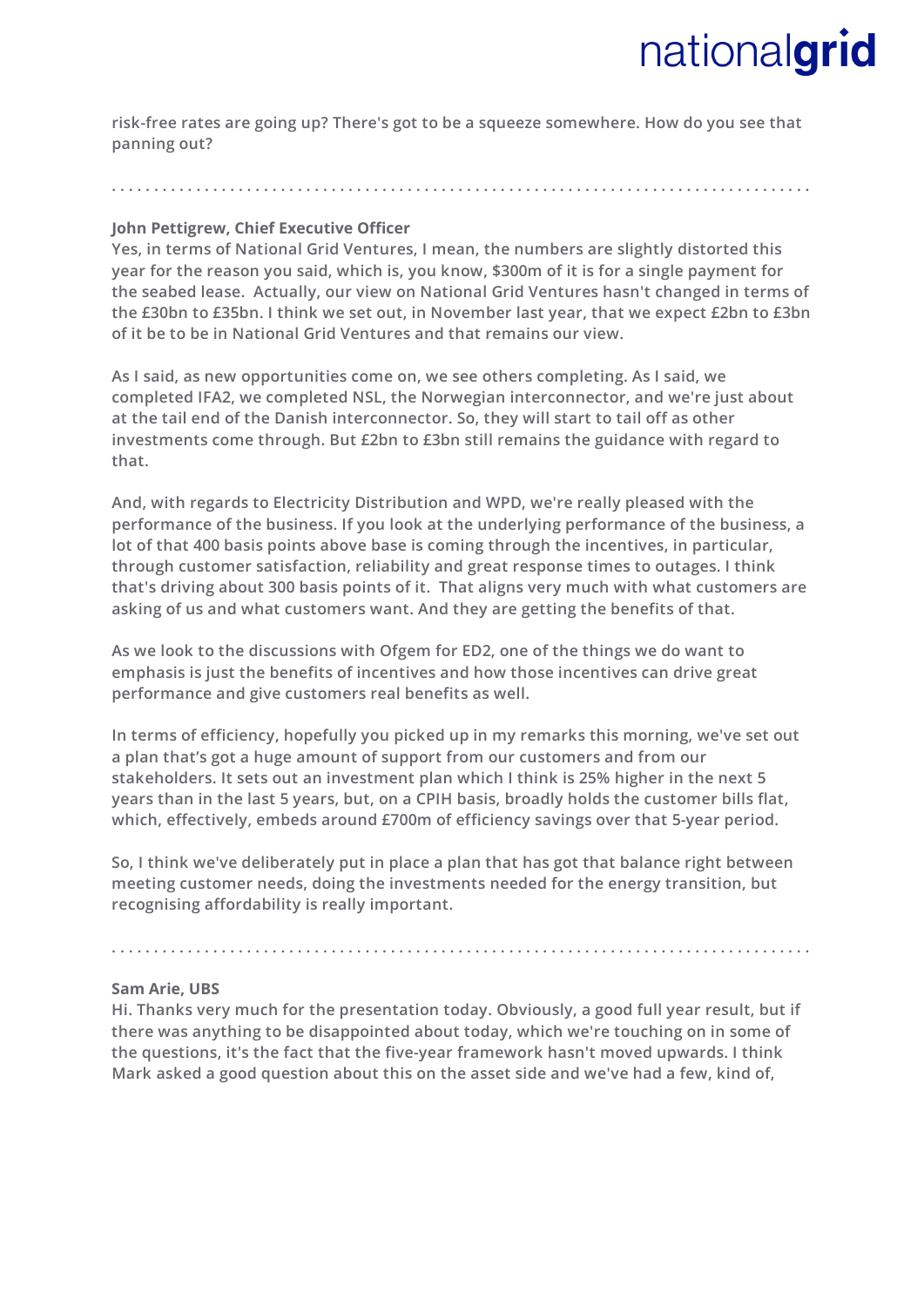**goes at the inflation sensitivity. But I think, from the outside, a lot of people would have thought you must be long inflation, all things considered, across the different businesses.** 

**And I think what we're hearing from you in the Q&A and what you're saying by keeping the five-year earnings guidance where it was before, is you're not long inflation fundamentally. I just wanted to check, is that right? Is that what you're saying?** 

**And then how does that map with the fact that then you've got an EPS which is not moving within inflation, but you've got a DPS which is? And are you happy putting through DPS increases with inflation if EPS isn't sensitive to inflation in any way? I think this feels to me like the big question for today and I'm struggling to follow why you're not a little bit longer inflation overall. Thanks.**

**. . . . . . . . . . . . . . . . . . . . . . . . . . . . . . . . . . . . . . . . . . . . . . . . . . . . . . . . . . . . . . . . . . . . . . . . . . . . . . . . . . .** 

#### **John Pettigrew, Chief Executive Officer**

**Okay. Well, again, I'll let Andy talk about inflation and the various metrics. I mean, from a Capex perspective, I don't think you should be disappointed. I think £30bn to £35bn is a massive investment programme. As I said this morning, £6.7bn this year is 19% up on last year, so it's a significant capital programme.**

**You know, our objective is to manage costs with our supply chain to deliver the volumes of work that we set out in November, and I've given you some examples of the things that we're doing. So, to the extent that we can mitigate cost pressures and deliver that volume, we remain comfortable at the £30bn to £35bn is the right target.** 

**As Andy said, when he looks at the forward curve, we think inflation is going to come off and, therefore, we don't think it's a sort of, continuous increase in cost pressure. We think it will come off. So, that's an underlying assumption in this. But, you know, £30bn to £35bn over a 5-year period is not to be sniffed at.**

**. . . . . . . . . . . . . . . . . . . . . . . . . . . . . . . . . . . . . . . . . . . . . . . . . . . . . . . . . . . . . . . . . . . . . . . . . . . . . . . . . . .** 

#### **Andy Agg, Chief Financial Officer**

**I mean, on the broader point about the five-year frame, I think, clearly our strategy for many years has been to hedge a portion of our exposure to inflation. Post the transactions, we'll probably be around just over 10% hedge. So, we'll have about a £4.5bn level of index-linked debt within a debt that, we said this morning, will be just under £40bn overall.**

**And we think, in terms of the overall capital allocation, that's the appropriate strategy to continue to hedge a portion of our index-linked exposure, and that means that we will see some benefits. Then the second point I'd make is, when we announced the five-year frame, we said we deliberately wanted to put a frame out there that was robust to many different scenarios.**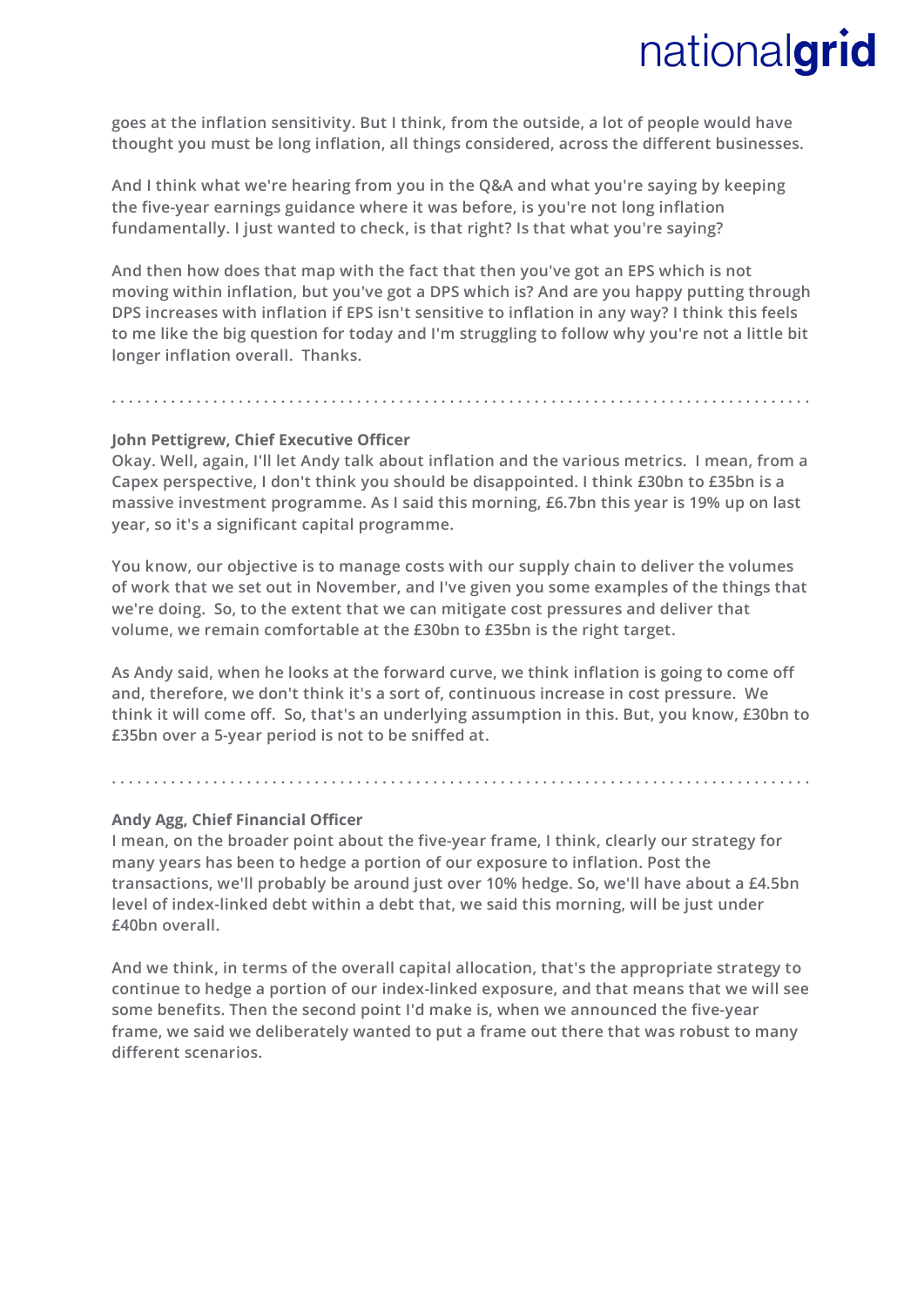**And, as John's just said, if I look at the curves today, they're not indicating this is a sustained multi-year inflation. Therefore, when we think about that frame, as I said to an earlier question, we may well be closer to the higher end of the frame than we were previously. But at the moment we think the five-year frame stays good.**

**. . . . . . . . . . . . . . . . . . . . . . . . . . . . . . . . . . . . . . . . . . . . . . . . . . . . . . . . . . . . . . . . . . . . . . . . . . . . . . . . . . .** 

**. . . . . . . . . . . . . . . . . . . . . . . . . . . . . . . . . . . . . . . . . . . . . . . . . . . . . . . . . . . . . . . . . . . . . . . . . . . . . . . . . . .** 

**John Pettigrew, Chief Executive Officer There's a question at the back there.** 

#### **James Brand, Deutsche Bank**

**Thanks. Two questions, please. Firstly, on the US, you're obviously in a very good position in terms of the cost-cutting and keeping your controllable costs flat there and adding an attractive return on equity. But if we think back a bit about your inflation exposure there and your ability to pass through inflation and cost pressures, it seems like you've also made some progress there. You mentioned Massachusetts and having some inflation uplifts coming through in the revenue allowances there for gas as well as power. You've got trackers in New York. Where are we now in terms of the proportion of your cost base, where there's some kind of automatic passthrough if there are cost pressures or inflation, if it's possible to characterise it in that way?**

**And then, secondly, on the UK and the Government's target, or maybe it's Boris's target for more nuclear. I think that fell into the category of things around energy policy that were after 2026, but I was just wondering whether is that remotely on you radar at the moment? If you're actually having discussions with either the Government or with Rolls-Royce or with companies around what might be required for transmission connections for new nuclear sites above and beyond, obviously, Hinkley Point C? Thank you.** 

**. . . . . . . . . . . . . . . . . . . . . . . . . . . . . . . . . . . . . . . . . . . . . . . . . . . . . . . . . . . . . . . . . . . . . . . . . . . . . . . . . . .** 

#### **John Pettigrew, Chief Executive Officer**

**So in terms of US exposure to inflation, you're right. We're in a reasonably good place given what we've done over the last few years with the various rate cases. In Massachusetts, both electricity and gas, now have what's called performance-based rates, which means that it's a 5-year rate plan that increases revenues by inflation, actually plus 1.7% in electricity and 1.2% in gas to reflect the increased investment over that 5-year period. So that gives us a degree of, sort of, protection against inflation in that jurisdiction.** 

**In our electricity transmission investments we do in the US, under FERC regulation. As you spend the money, it goes on to the regulated asset base and, therefore, effectively, is that cost. So, you've got protection there.** 

**So, the exposure really is in New York. To the extent that we get the forecast wrong when we do a multi-year settlement in the New York, then you have an exposure for the period**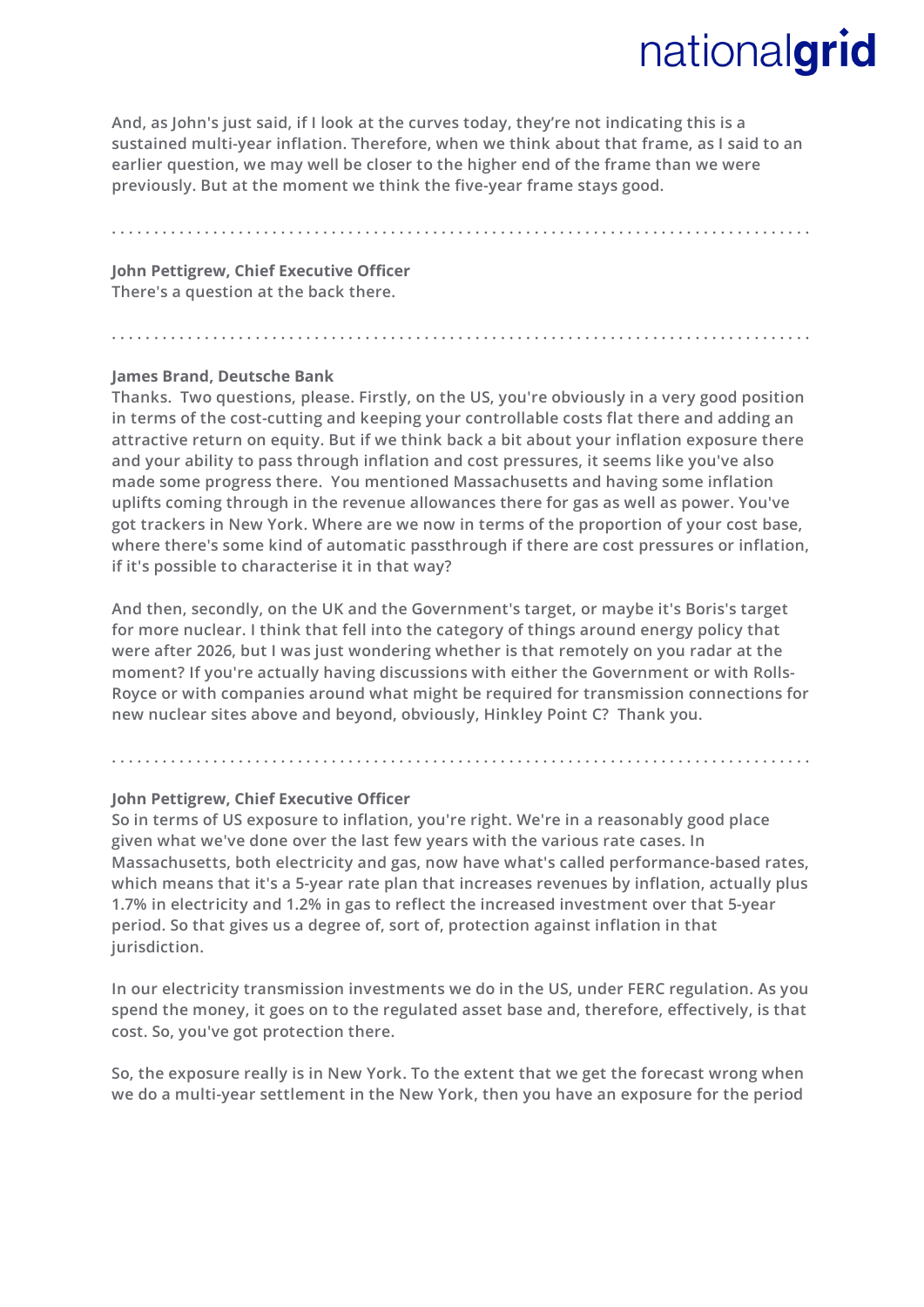**of a rate case. You can, if you get it substantially wrong, go back in and try and reopen it. Obviously, we would rather not do that.** 

**So, for KEDLI and KEDNY, we were comfortable to extend, based on the cost pressures we're seeing and the revenues that we've got for an additional year. But we are now going to start negotiations with the regulator over the next 12 months for a new rate filing. Similarly, in NIMO, it's a multi-year settlement and, therefore, you're exposed to the difference, but, at this point, you know, we're comfortable with that. So, that's the inflation question.**

**In terms of energy policy, it's early days. We were really pleased to see some of the things that were set out in the Energy Strategy document. Obviously, an increased focus on energy independence, but using the energy transition and clean energy as the solution to that, including nuclear.**

**And the other point I'd make, we were really pleased to see recognition that some things need to change in order to make those investments. So, things like anticipatory investment and changes to the planning process, which are going to be quite important if we're going to meet the targets. So, we're pleased to see that. We've been advocating for them.**

**In terms of nuclear, it's also early days. Obviously, we've got a lot of experience around nuclear connections. To the extent that they're likely to be at the sites that have been indicated, then we've done a huge amount of work in the past. So, obviously, the Anglesey nuclear connection which we spent about five years working potentially could come back, similarly the one in the North West, and Sizewell.** 

**So, we're not yet sitting down with Government in terms of specific connections but, we understand where these connections are, we understand the infrastructure investment that would be needed to connect them depending on what the timescales are.**

**I'm going to take a question we've got online. I think Martin Young from Investec is online. So, I don't know if you can hear me, Martin, I hope you can, and the technology is working.** 

**. . . . . . . . . . . . . . . . . . . . . . . . . . . . . . . . . . . . . . . . . . . . . . . . . . . . . . . . . . . . . . . . . . . . . . . . . . . . . . . . . . .** 

#### **Martin Young, Investec**

**Thanks. A couple of questions, if I can, please. The first relates to the suggestion that we might in the future move to locational pricing in the UK, and that comes with a further suggestion that it could have implications for transmission investments and perhaps reduce the need for transmission investment. So, I just wondered what your thoughts around that are in the context of the long-term outlook for NGET?**

**And then the second question relates to the paper that you put out for a fossil-free future in the US. It's an interesting document that I've been through. But thinking about the UK situation, given that we are struggling to set out a clear view about the decarbonisation of heat in this country, why can't some of the principles that you've outlined for the US be**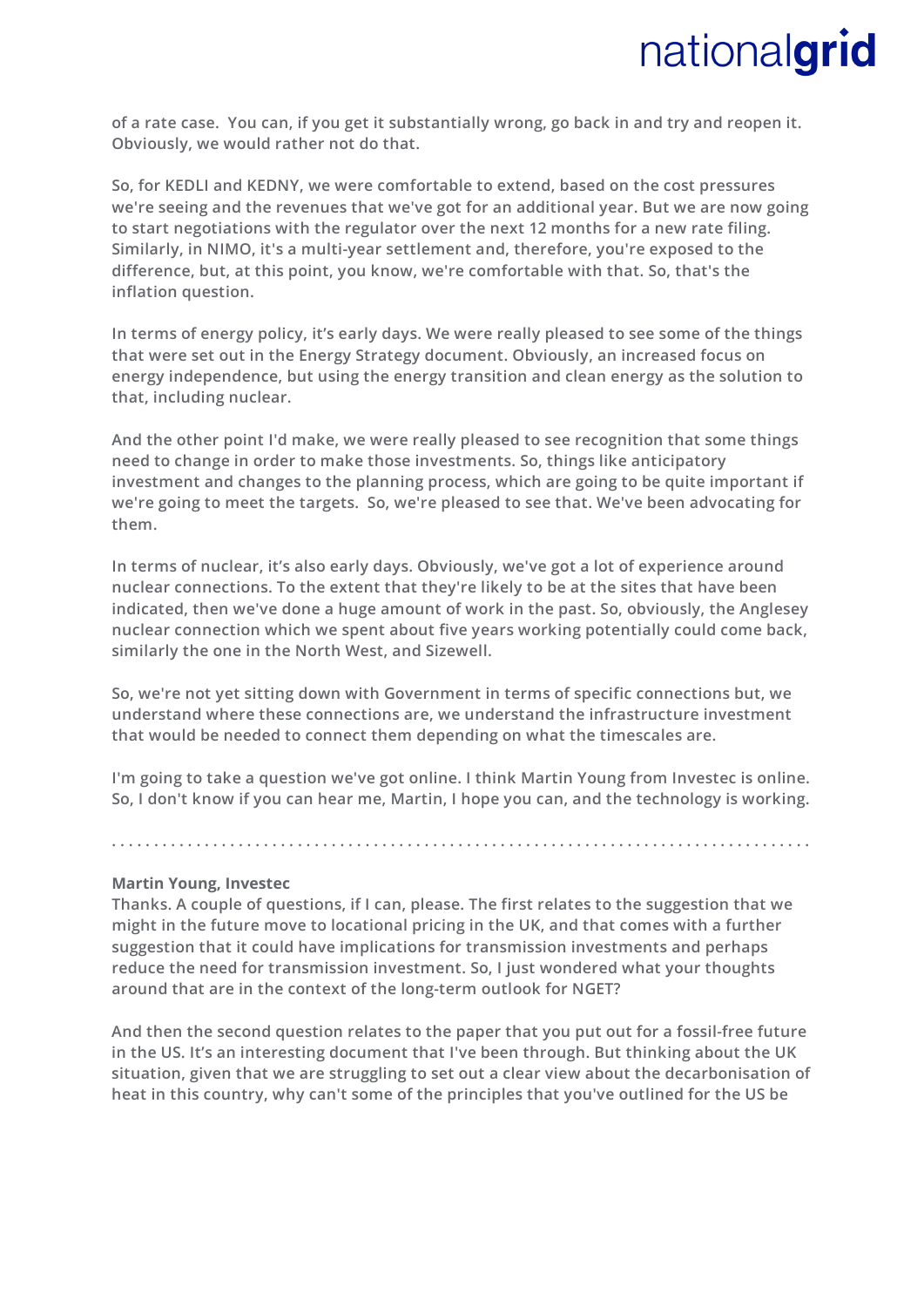**brought be bear in the UK? Now, I appreciate that you're not really on the gas side in the UK, but, at a high level, you know, why can't we, and why shouldn't we be thinking along those lines for the decarbonisation of heat in the UK? Thanks.**

**. . . . . . . . . . . . . . . . . . . . . . . . . . . . . . . . . . . . . . . . . . . . . . . . . . . . . . . . . . . . . . . . . . . . . . . . . . . . . . . . . . .** 

**John Pettigrew, Chief Executive Officer** 

**Okay. Thanks, Martin. They're quite big questions. Let me start with the locational margin pricing. Actually, just to take step back, so one of the things that National Grid's been doing consistently as part of the debate and discussion with Ofgem and BEIS is to say that, in order to deliver the energy transition then there'll need to be regulatory reform, institutional reform and market reform.** 

**I've already mentioned some of the things we've been advocating on a regulatory form, such as anticipatory investment. Re: institutional reform, we were pleased to see the decision in the BEIS document around the future of the system operator. That's something we've been working with BEIS and Ofgem on, so I think that's a good step forward in terms of institutional reform.** 

**In terms of market reform, we also see that there's a need to look at the market, how it operates, and I think, within that, it includes things like how do we incentivise things like long-term storage? The energy market reform that came in about a decade ago has been very successful at encouraging offshore wind through the CFDs and the capacity market, but what's the next wave of that and what does that look like to encourage long-term storage?** 

**Similarly, given the volume of new generation that's going to connect to the network, I think it's right to ask the question, how do you allocate the costs of that? Locational margin pricing is one proposal and one solution. It is a solution that many countries use. We're very familiar with it in the US. If you did the maths today, what it would tell you is you need to build transmission because you've got a load of generation being built in offshore in the North Sea and, therefore, you'll need to build a transmission in order to export that generation. But I think it's the right debate to be had and, obviously, are own ESO, shares its thoughts.** 

**There was a really good report that was published recently by Catapult which was supported by Octopus, which, again, gives their views on it. But the fact is the Government is going to do a consultation on the review of the electricity market and I think locational margin pricing will be one of the issues that they'll consider as part of that broader market reform.**

**In terms of the fossil fuel future for the UK, I could say that's probably the job of the other distribution companies in the UK. But I think one of the things that I would say about it, and one of the things we've learnt is, it's likely that the solution for gas is going to be different in different jurisdictions.**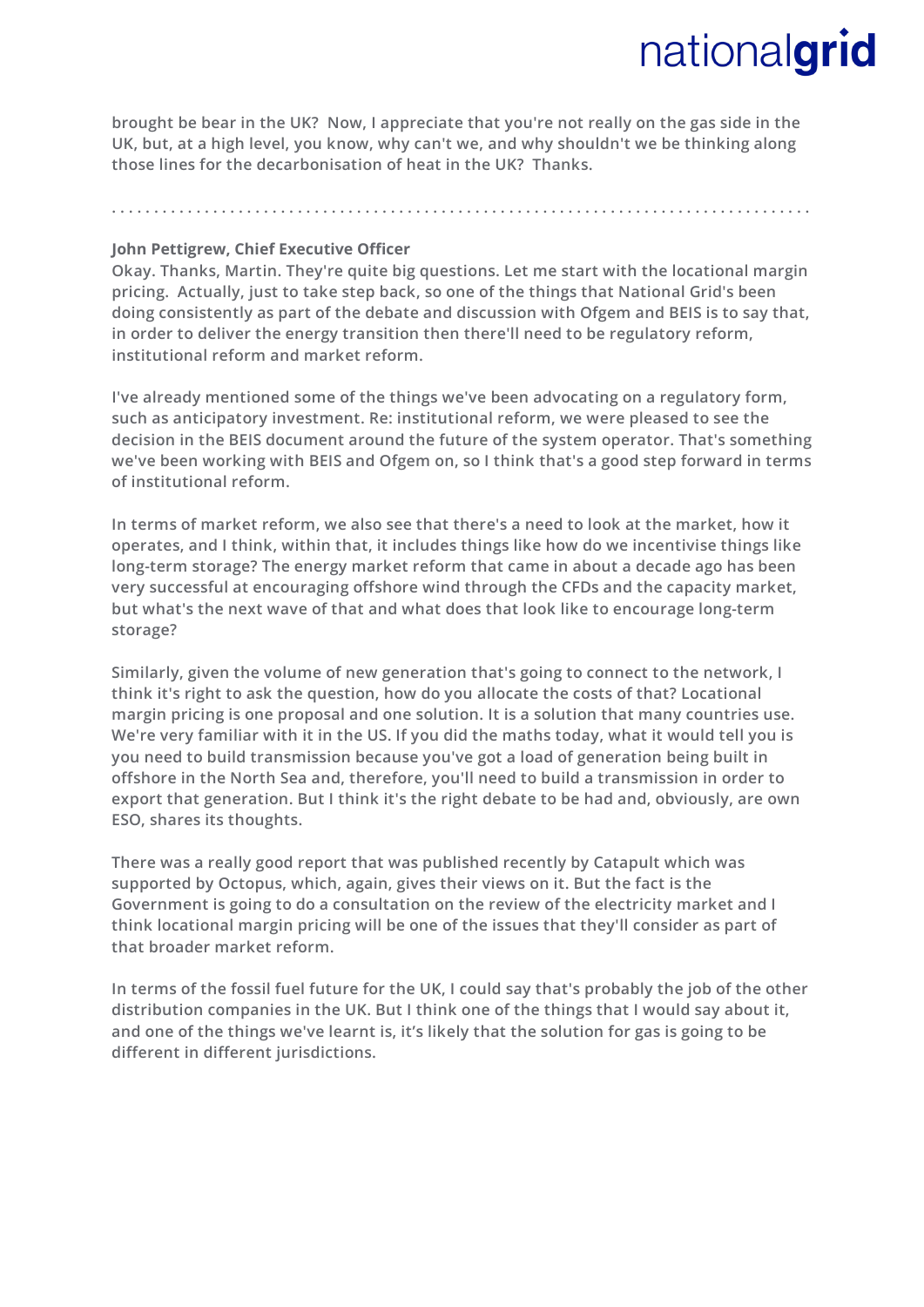**The North East of the US, for us is, as you know, a key jurisdiction that is very cold in winter and very mild in summer. Therefore, the volumes of gas that we see being used for heating in the winter are massively different to the summer and, therefore, we needed a solution that reflects that.** 

**Also, the geology of the two countries is very different. So, blue hydrogen is not necessarily a very good solution in the North East of the US because there's nowhere to store the carbon, whereas, in the UK, potentially blue hydrogen is a solution because, we've got these massive caverns and gas and oil fields that you can store the carbon dioxide in.** 

**So, I think, you need to define a roadmap and solution that's fit for purpose for the geology, the geography, the climate and the infrastructure that you have. I think it's the same challenge in the UK. Looking at things like blue hydrogen, and, of course, we're involved in that with the carbon capture project in the North East, it looks quite sensible when you could actually store that carbon efficiently in oil caverns in the North Sea.** 

**So, we are thinking about it from a transmission perspective as we still own the transmission business for a few more months, and we are thinking about a backbone for hydrogen to support industry which will be very helpful to C02 emissions. But, at the distribution level, you have to think about it in the context of what are the challenges for the UK. These are not just the same as the US.**

**. . . . . . . . . . . . . . . . . . . . . . . . . . . . . . . . . . . . . . . . . . . . . . . . . . . . . . . . . . . . . . . . . . . . . . . . . . . . . . . . . . .** 

#### **Nick Ashworth, Director of Investor Relations**

**I've got another question online which is a written one. It's from Bartek at Societe Generale. There's two parts to it. The first part is: draft determinations have resulted in some disappointments for NGED given low Totex approval and business plan penalties. How do you assess the risk of a similar disappointment to come from the upcoming DDs for electricity distribution? And so, could you assure the market that you have learnt from past mistakes?**

**Secondly – what could be the potential basis for the valuation of the SO assets when being transferred to the new state-owned entity - premium or no premium to RAV, earning multiples, book value of assets?**

**. . . . . . . . . . . . . . . . . . . . . . . . . . . . . . . . . . . . . . . . . . . . . . . . . . . . . . . . . . . . . . . . . . . . . . . . . . . . . . . . . . .** 

#### **John Pettigrew, Chief Executive Officer**

**Okay. Well, I'll let Andy talk about the second. In terms of Electricity Distribution, WPD, the first thing I'd say is I'm really proud of the way the team has approached it. I think, compared to any other Electricity Distribution company, they've had more drafts to their business plan and have shared with customers and stakeholders. And, as I said earlier, I've had 25,000 people comment on it. So, we're really comfortable and confident, I think, that we're reflecting what people are asking of us.**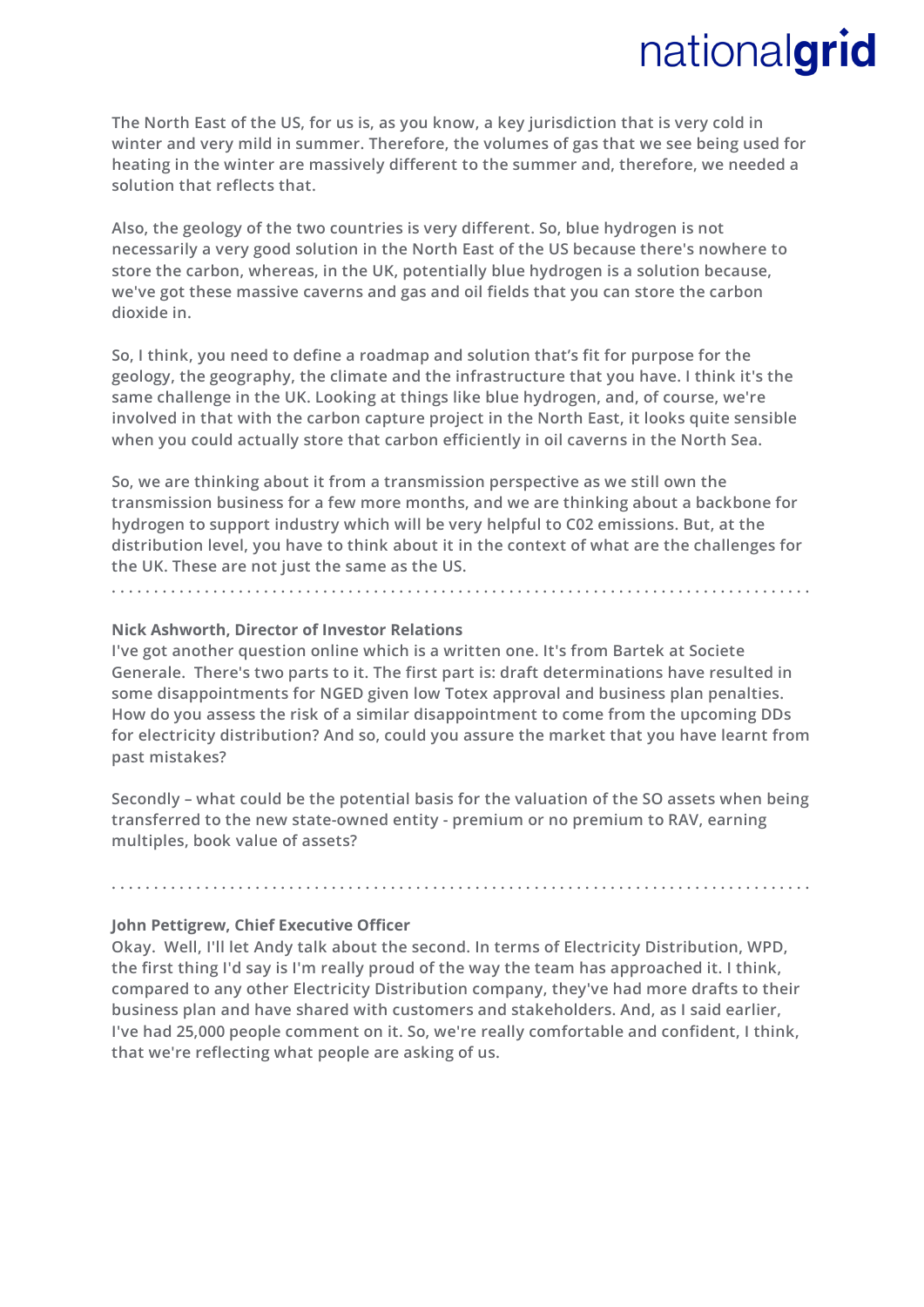**Ultimately, we're in the hands of Ofgem as to whether they agree with that view, but in terms of lessons learnt, the team's spent a lot of time with the Electricity Transmission team to make sure that we have learnt the lessons, and they've been reflected in the submission that we made.** 

**So, we're hopeful that the draft determination will be a sensible draft and then, obviously, there'll be a bit of work to do between the draft determination in June and the final in December. In terms of what we submitted, I think we've got the balance right between the capital investment to support the energy transition and affordability, which is massively important as well.**

**. . . . . . . . . . . . . . . . . . . . . . . . . . . . . . . . . . . . . . . . . . . . . . . . . . . . . . . . . . . . . . . . . . . . . . . . . . . . . . . . . . .** 

#### **Andy Agg, Chief Financial Officer**

**Bartek, just on the System Operator question. Clearly it's very early days. It was obviously included in the strategy. It has been included in the Queen's Speech, so we absolutely expect it to be in the Energy Bill. We're really early days in terms of a dialogue with BEIS and others around both the process for separation as well as any approach to valuation.** 

**For reference, you'll have seen this morning the RAV of the SO is just under £300m, as a reference point, but obviously we'll update further as that dialogue progresses.**

### **John Pettigrew, Chief Executive Officer**

**Okay. So, I don't see any more hands, so I'm going to say thank you very much, ladies and gentlemen, for joining us this morning.** 

**. . . . . . . . . . . . . . . . . . . . . . . . . . . . . . . . . . . . . . . . . . . . . . . . . . . . . . . . . . . . . . . . . . . . . . . . . . . . . . . . . . .** 

**As I said, I think, if we look back over the last 12 months, we have had good operational performance and strong financial performance. I think we're really well-placed to deliver on the capital investment programme we've set out for the next five years.** 

**So, thank you. I look forward to seeing you all soon.** 

**. . . . . . . . . . . . . . . . . . . . . . . . . . . . . . . . . . . . . . . . . . . . . . . . . . . . . . . . . . . . . . . . . . . . . . . . . . . . . . . . . . .** 

**END**